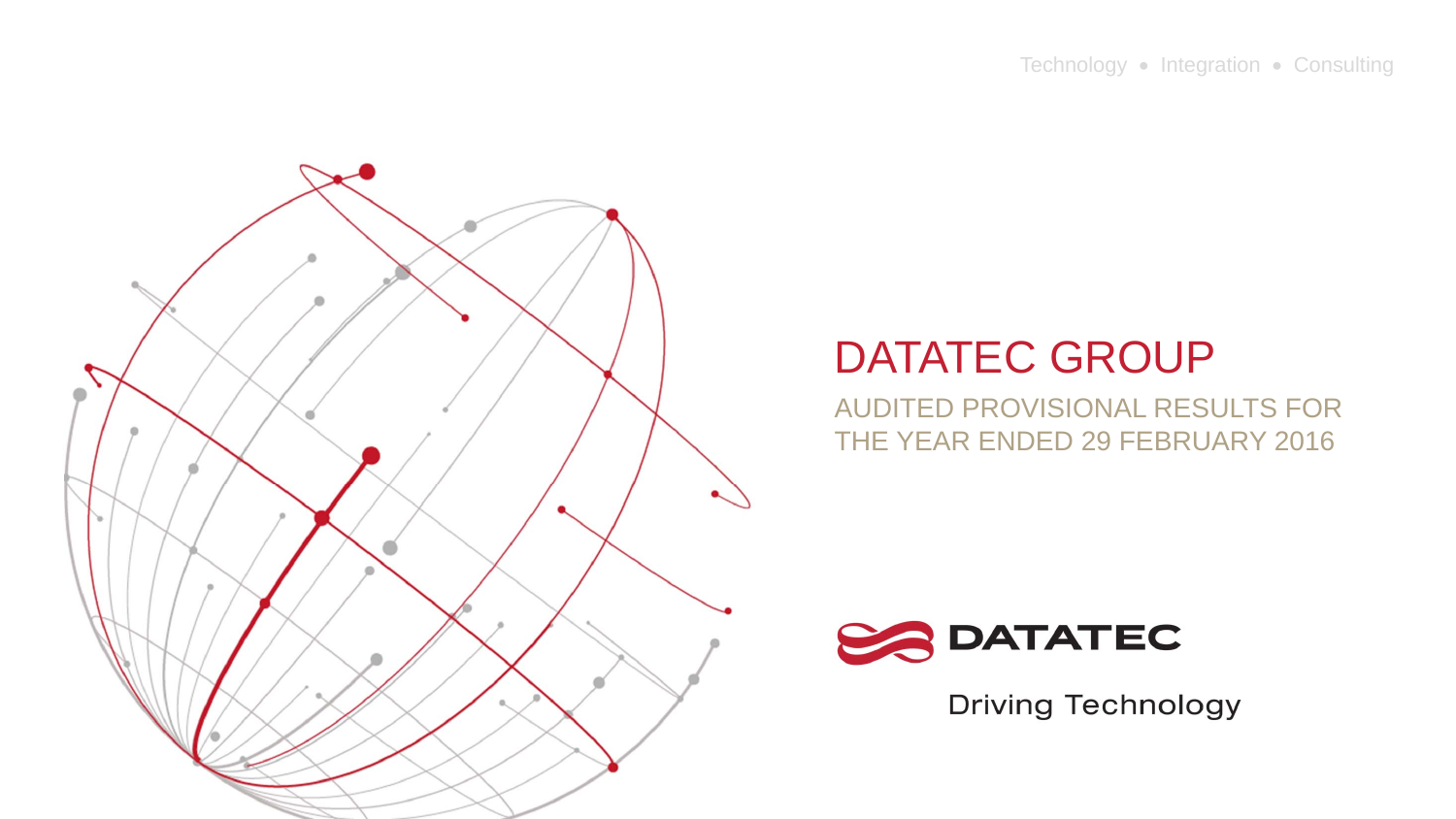AGENDA





Results summary & market conditions Jens Montanana, Datatec Group CEO



Financial resultsJurgens Myburgh, Datatec Group CFO



Operational review Jens Montanana, Datatec Group CEO



Strategy & outlook Jens Montanana, Datatec Group CEO

2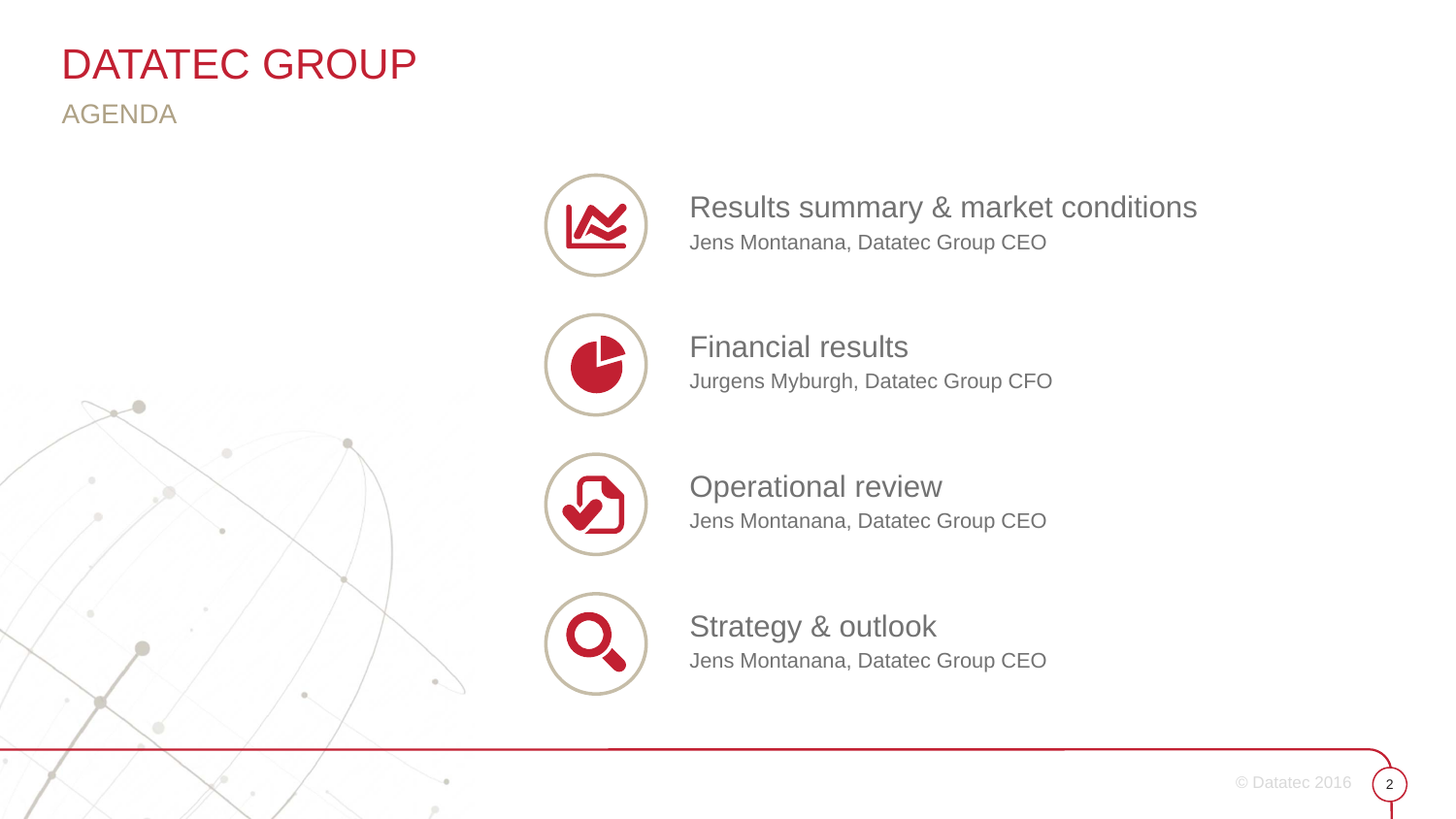Technology • Integration • Consulting



# RESULTS SUMMARY & MARKET CONDITIONS



© Datatec 2016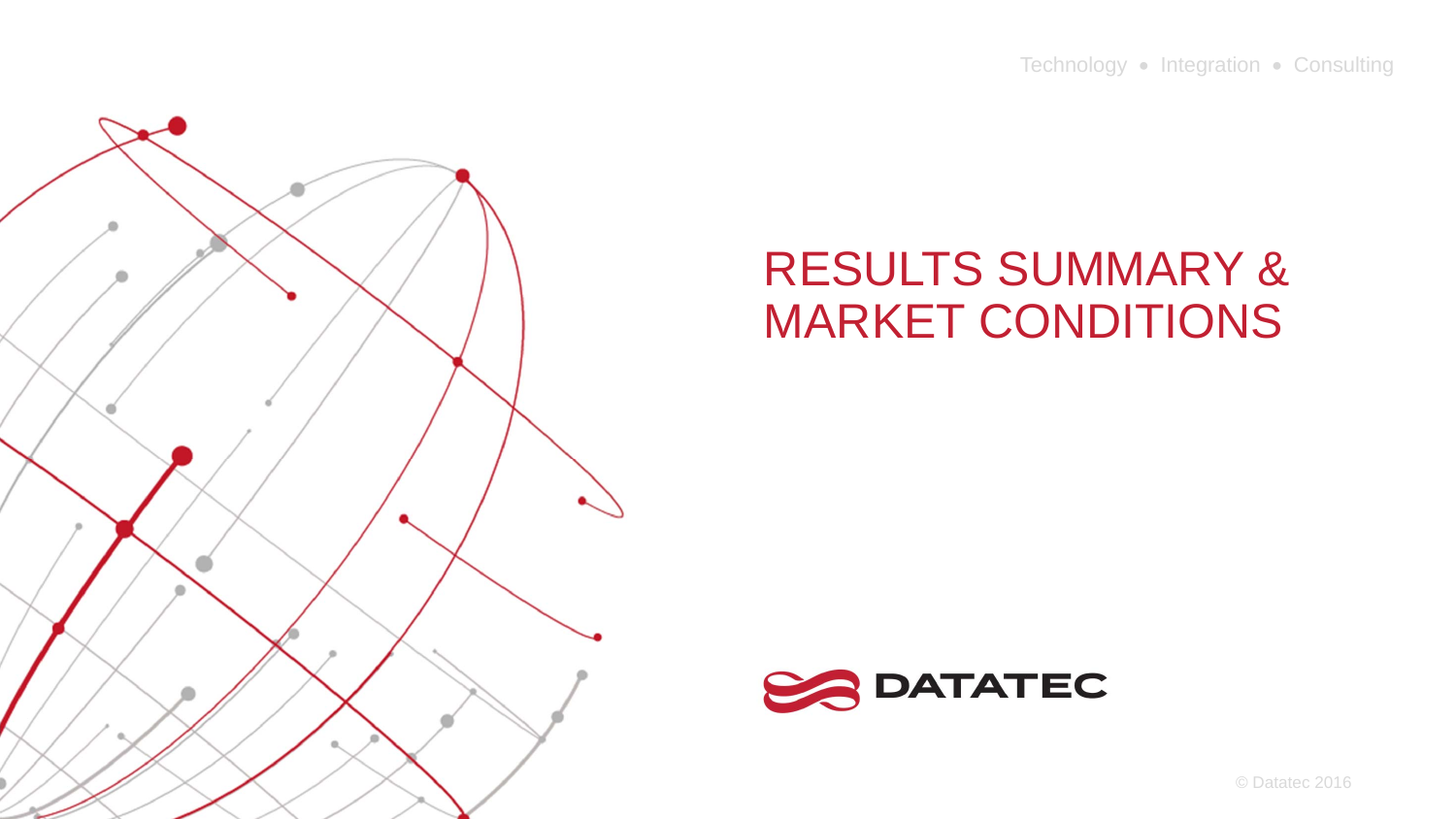#### FINANCIAL RESULTS SUMMARY

| <b>Revenue</b>         | <b>EBITDA</b>      |
|------------------------|--------------------|
| \$6.45 bn              | \$162.1 m          |
| FY 2015: \$6.44bn      | FY 2015: \$206.4m  |
| <b>Underlying* EPS</b> | <b>Dividend</b>    |
| 32.0 US¢               | 17 $US\mathcal{C}$ |
| FY 2015: 41.8 US¢      | FY 2015: 17 US¢    |

- **Fiat revenues in US\$**
- $\blacksquare$ Non-recurring charges
- $\mathcal{L}_{\mathcal{A}}$ 21% decline in EBITDA
- 23% decline in uEPS
- $\mathcal{L}_{\mathcal{A}}$ Dividend maintained

*\* Excluding impairments of goodwill and intangible assets, profit or loss on sale of investments and assets, amortisation of acquired intangible assets, unrealised foreign exchange movements, acquisition-related adjustments, fair value movements on acquisition-related financial instruments, restructuring costs and the taxation effect on all of the aforementioned.*

OVERVIEW GROUP GROUP GROUP GROUP CONSULTING OUTLOOK DESCRIPTIONS ON THE OUTLOOK

CONSULTING STRATEGY & OUTLOOK <sup>4</sup>

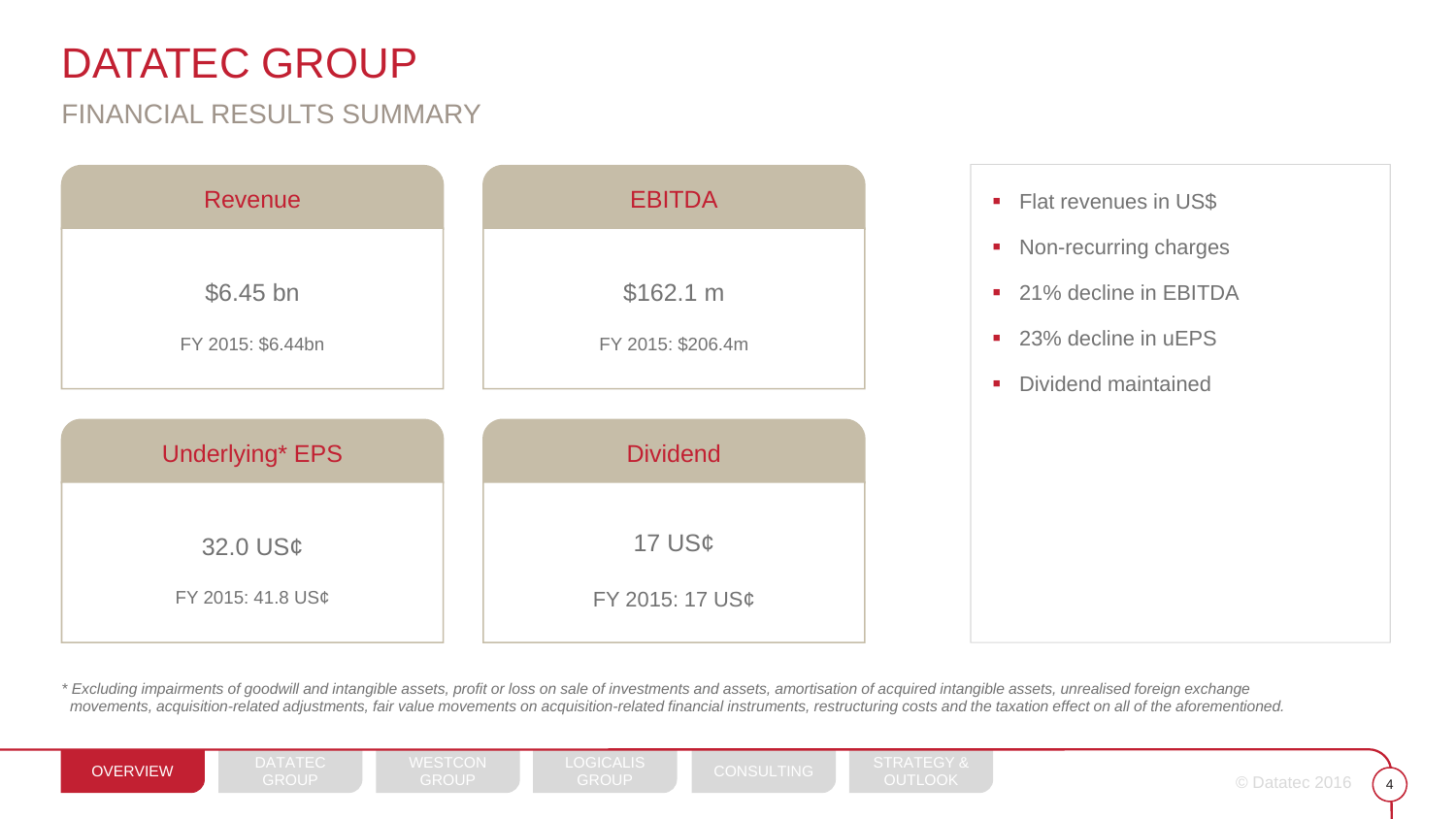

- Weak emerging markets still creating global uncertainty
- **Persistence of strong dollar**
- **Cloud infrastructure growing rapidly**

DATATEC

ø.

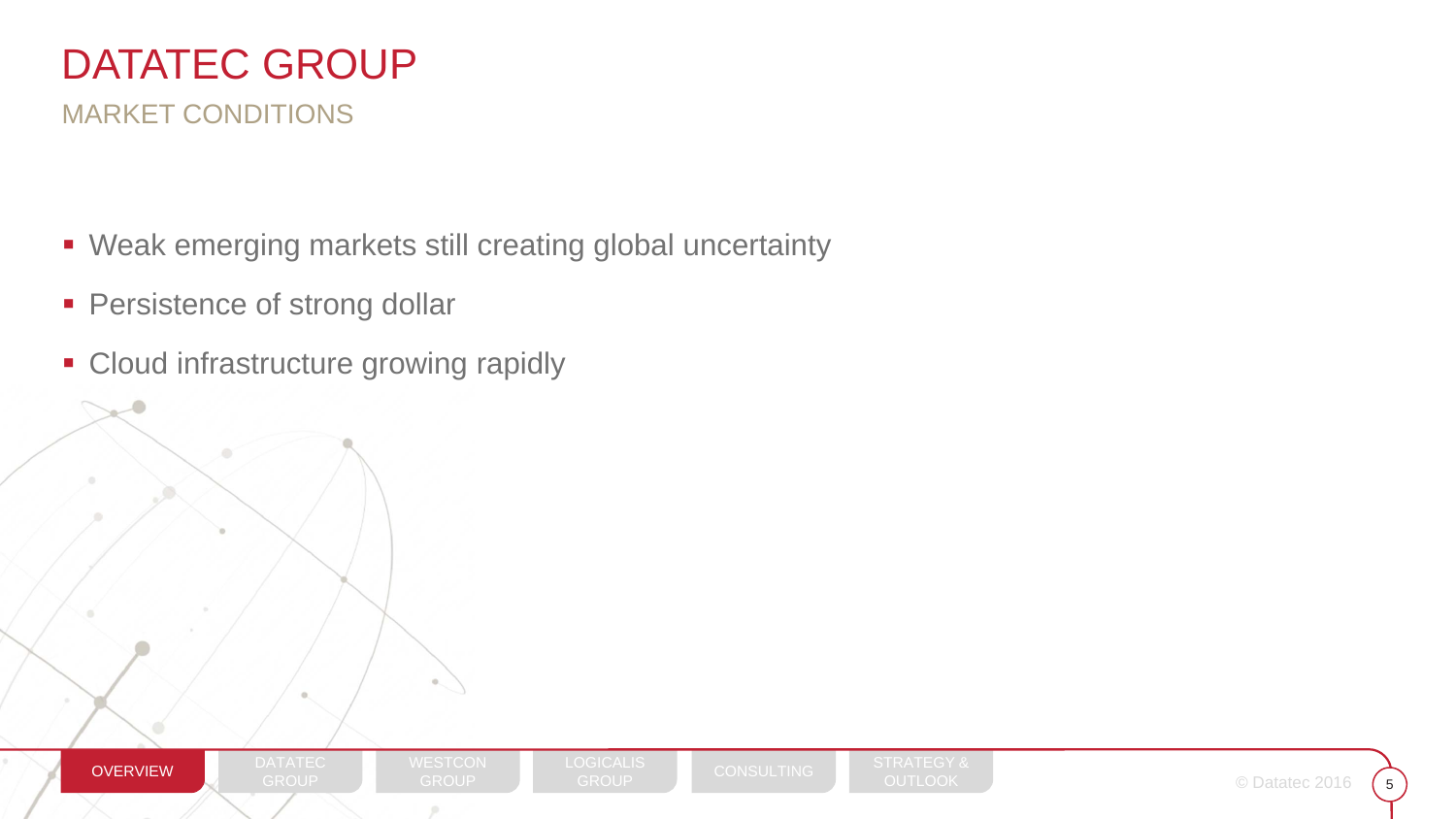Technology • Integration • Consulting



# FINANCIAL RESULTS



© Datatec 2016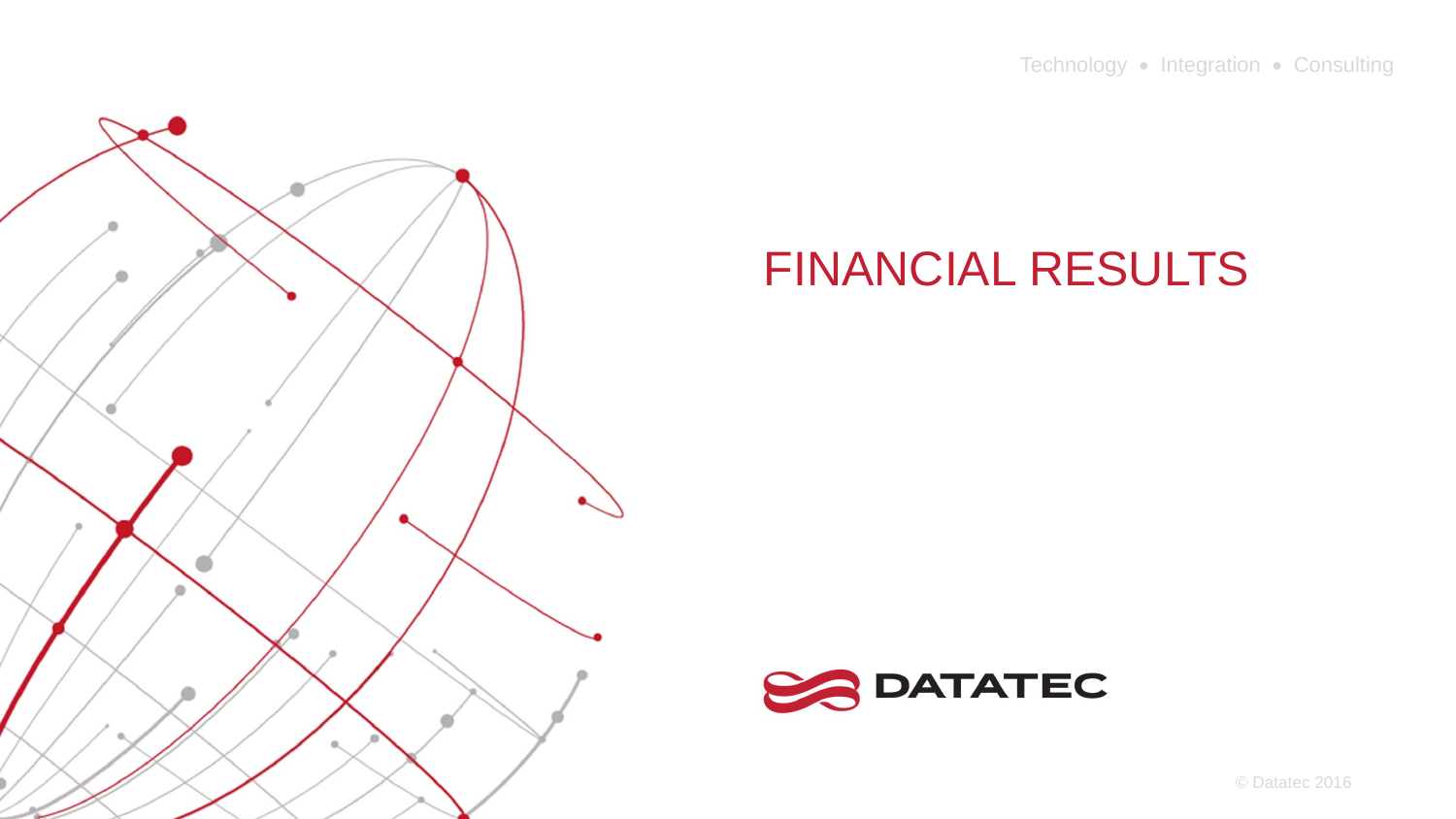#### FINANCIAL PERFORMANCE

| <b>US\$m</b>                           | <b>FY 2016</b> | FY 2015 | FY 2015<br>Adjusted <sup>^</sup> | Growth % | Adjusted<br>Growth %^ |
|----------------------------------------|----------------|---------|----------------------------------|----------|-----------------------|
| Revenue                                | 6,454.8        | 6,443.5 |                                  | 0.2%     |                       |
| Gross profit                           | 868.7          | 932.9   | 892.9                            | (7%)     | (3%)                  |
| Gross margin %                         | 13.5%          | 14.5%   | 13.9%                            |          |                       |
| <b>Operating costs</b>                 | (706.6)        | (726.5) | (686.5)                          | (3%)     | 3%                    |
| Operating cost margin %                | 10.9%          | 11.3%   | 10.7%                            |          |                       |
| <b>EBITDA</b>                          | 162.1          | 206.4   |                                  | (21%)    |                       |
| EBITDA%                                | 2.5%           | 3.2%    |                                  |          |                       |
| <b>Depreciation &amp; Amortisation</b> | (51.5)         | (48.6)  |                                  | 6%       |                       |
| Intangible impairment                  | (0.1)          |         |                                  |          |                       |
| <b>Operating profit</b>                | 110.5          | 157.8   |                                  | (30%)    |                       |
| Operating profit %                     | 1.7%           | 2.4%    |                                  |          |                       |

- $\blacksquare$  Revenue impacted by strong US\$
- $\blacksquare$  Revenue up 9% in constant currency
- $\blacksquare$ Gross margins affected by mix
- $\blacksquare$  EBITDA impacted by forex losses and restructuring costs

^ *Adjusted representation of Westcon freight out costs*

OVERVIEW **DATATEC DEST**ON WESTCON LOGICALIS CONSULTING STRATEGY &<br>GROUP GROUP GROUP CROUP GROUP OUTLOOK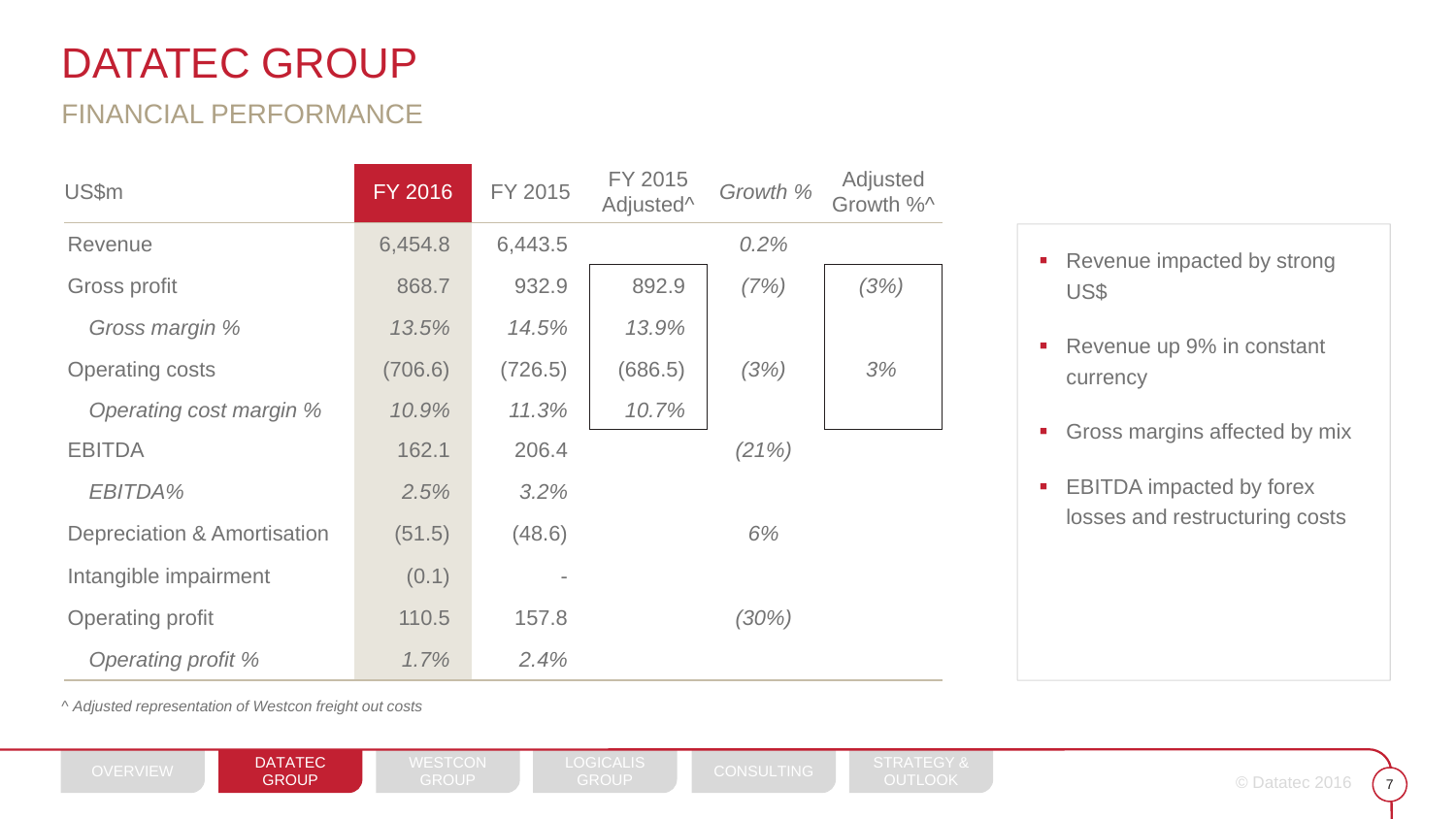#### EBITDA BRIDGE

**US\$m**



**GROUP** 

 $8$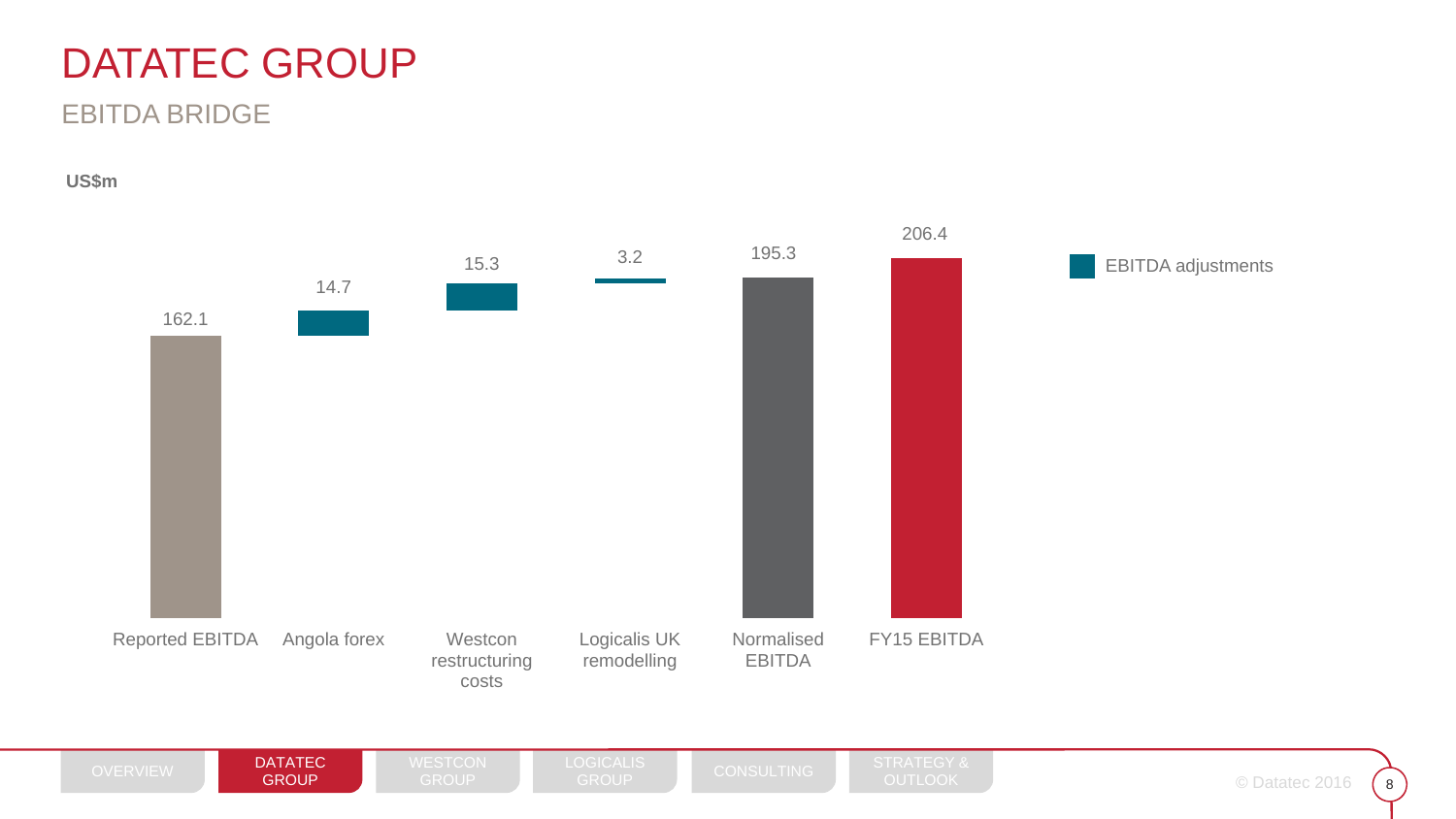### FINANCIAL PERFORMANCE – CONTINUED

| US\$m                      | FY 2016 | FY 2015 | Growth % |  |
|----------------------------|---------|---------|----------|--|
| <b>Operating profit</b>    | 110.5   | 157.8   | (30%)    |  |
| Net finance costs          | (23.9)  | (17.6)  | 36%      |  |
| Profit before tax          | 88.4    | 140.2   | (37%)    |  |
| Underlying* EPS (US cents) | 32.0    | 41.8    | (23%)    |  |
| HEPS (US cents)            | 19.4    | 37.0    | (48%)    |  |

- Net finance costs up on borrowings
- Effective tax rate of 45.2%
- Restructuring costs and unrealised forex losses excluded from uEPS

*\* Excluding impairments of goodwill and intangible assets, profit or loss on sale of investments and assets, amortisation of acquired intangible assets, unrealised foreign exchange movements, acquisition-related adjustments, fair value movements on acquisition-related financial instruments, restructuring costs and the taxation effect on all of the aforementioned.*

OVERVIEW **DATATEC DEST**ON WESTCON LOGICALIS CONSULTING STRATEGY &<br>GROUP GROUP GROUP CROUP GROUP OUTLOOK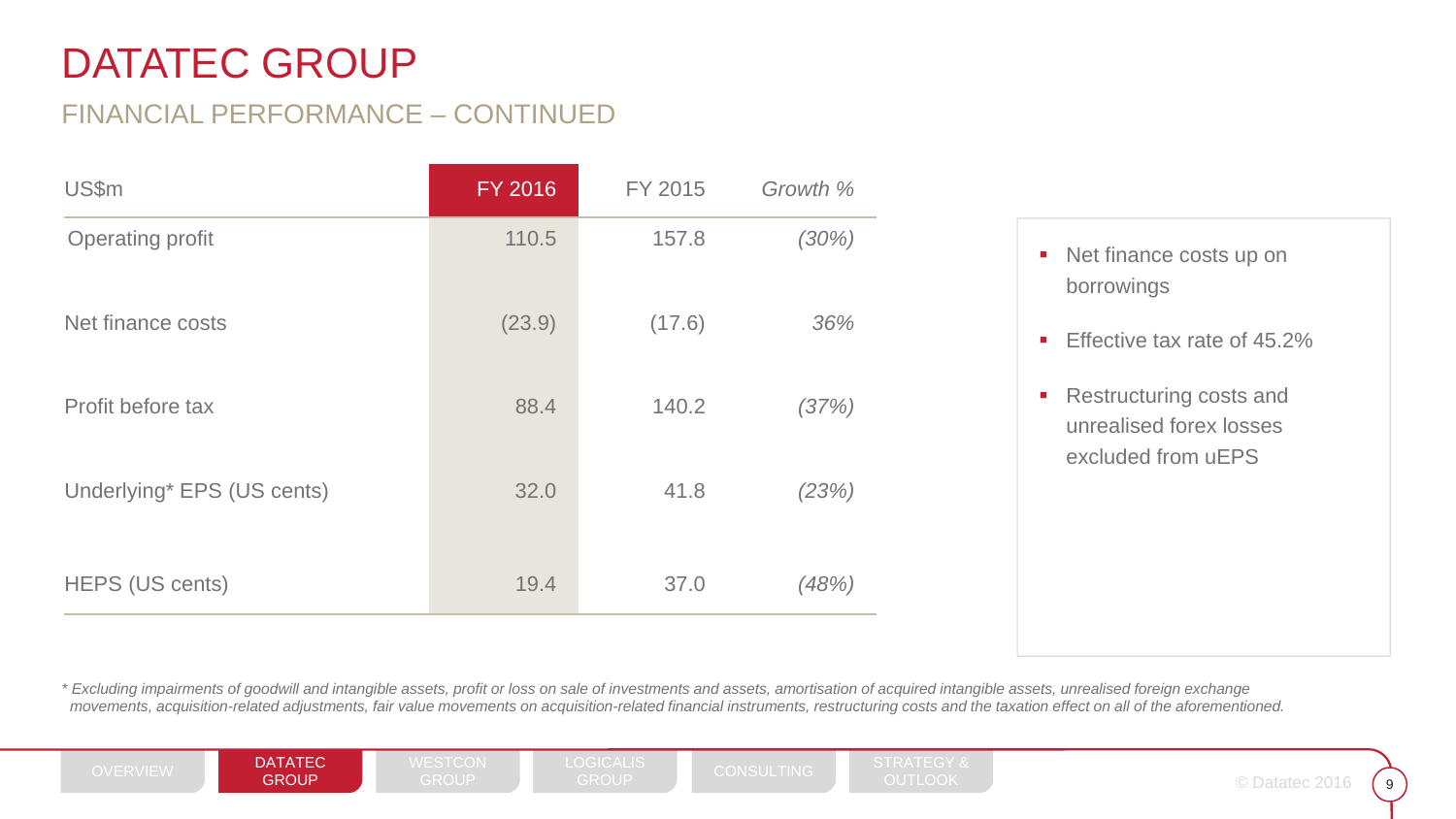### CONTRIBUTION PER DIVISION



*^ Adjusted representation of Westcon freight out costs*

*\* Contribution to EBITDA is calculated before Corporate costs*

OVERVIEW **DATATEC DEST**ON WESTCON LOGICALIS CONSULTING STRATEGY &<br>GROUP GROUP GROUP CROUP GROUP OUTLOOK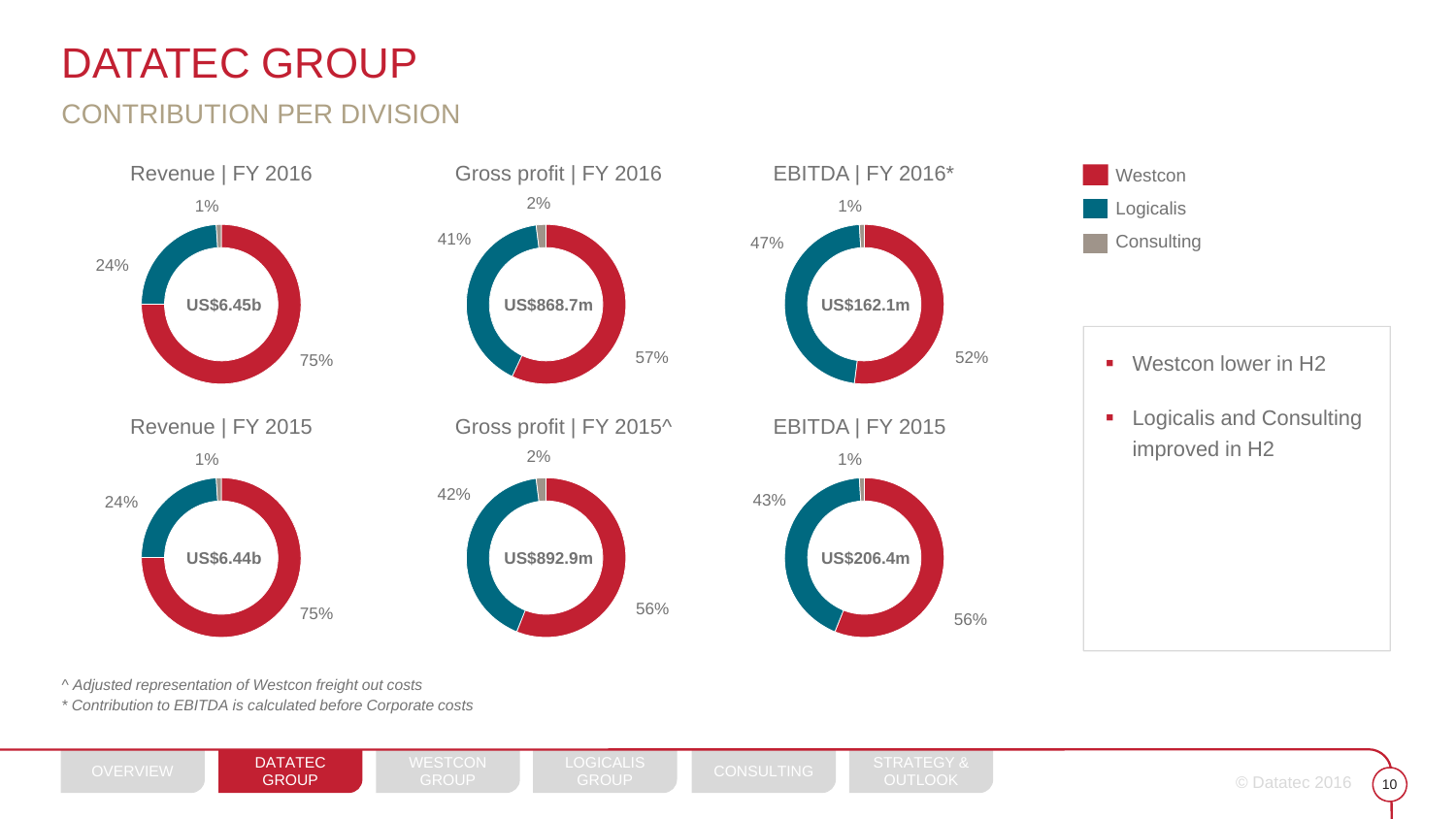### REVENUE AND GROSS PROFIT % CONTRIBUTION BY GEOGRAPHY







- $\mathcal{L}_{\mathcal{A}}$  Westcon constant currency growth in all regions except AME
- $\mathcal{L}_{\mathcal{A}}$  Latam affected by weak **BRL**







*^ Adjusted representation of Westcon freight out costs*

OVERVIEW **DATATEC DEST**ON WESTCON LOGICALIS CONSULTING STRATEGY &<br>GROUP GROUP GROUP CROUP GROUP OUTLOOK

 $\odot$  Datatec 2016  $\big($  11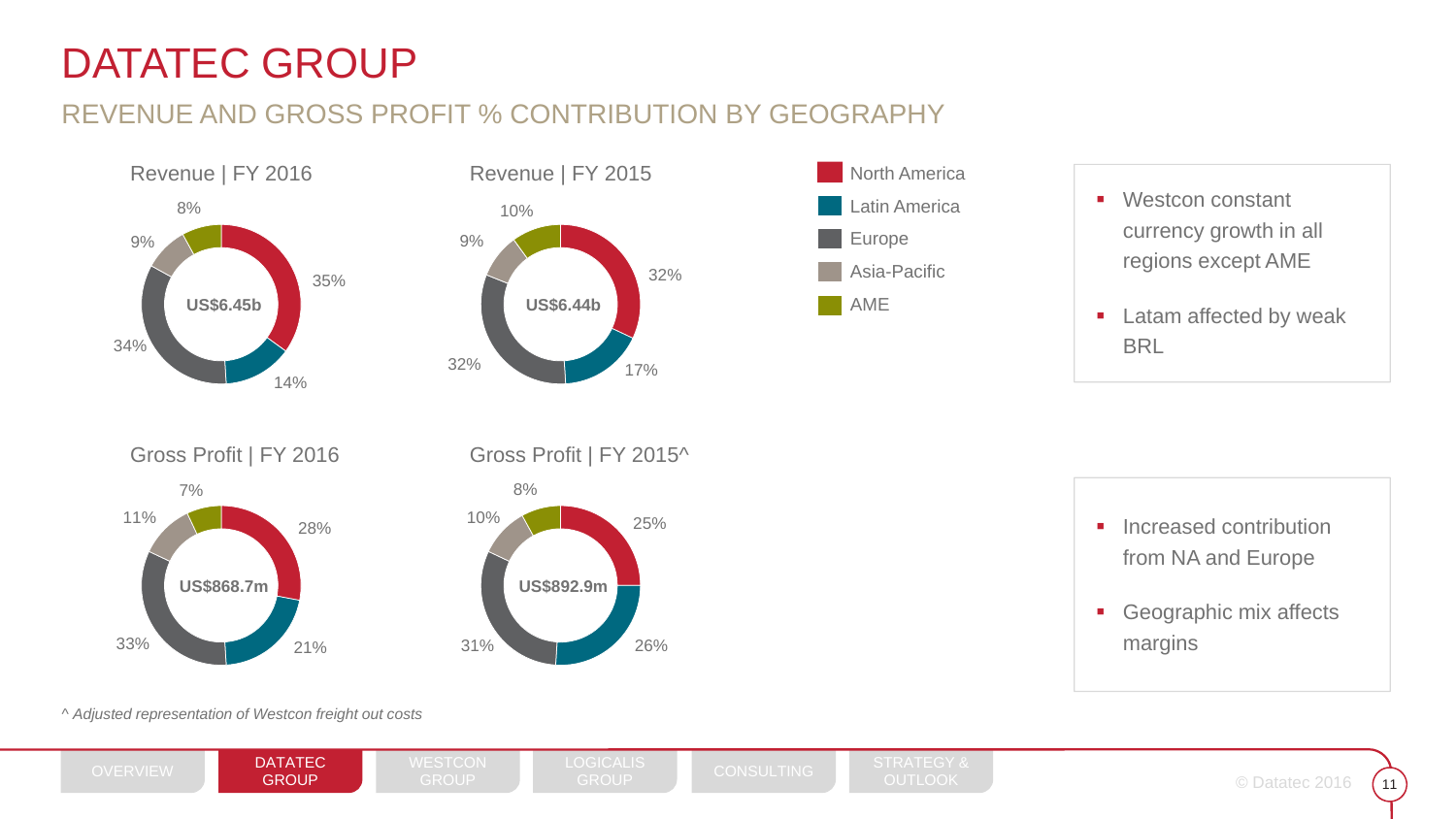### BALANCE SHEET SUMMARY

| US\$m                                 | <b>FY 2016</b> | FY 2015 |
|---------------------------------------|----------------|---------|
| <b>Assets</b>                         | 3,382.9        | 3,274.6 |
| Non current assets                    |                |         |
| Goodwill                              | 462.6          | 450.9   |
| Acquired intangible assets & software | 59.8           | 45.9    |
| Other non-current assets              | 243.7          | 205.0   |
| <b>Current assets</b>                 | 2,616.8        | 2,572.8 |
|                                       |                |         |
| <b>Equity and Liabilities</b>         | 3,382.9        | 3,274.6 |
| <b>Shareholders funds</b>             | 830.3          | 870.9   |
| Non-controlling interests             | 39.1           | 41.6    |
| Long-term liabilities                 | 100.7          | 101.8   |
| Amounts due to vendors                | 10.5           | 4.6     |
| <b>Current liabilities</b>            | 2,402.3        | 2,255.7 |



 $\frac{1}{2}$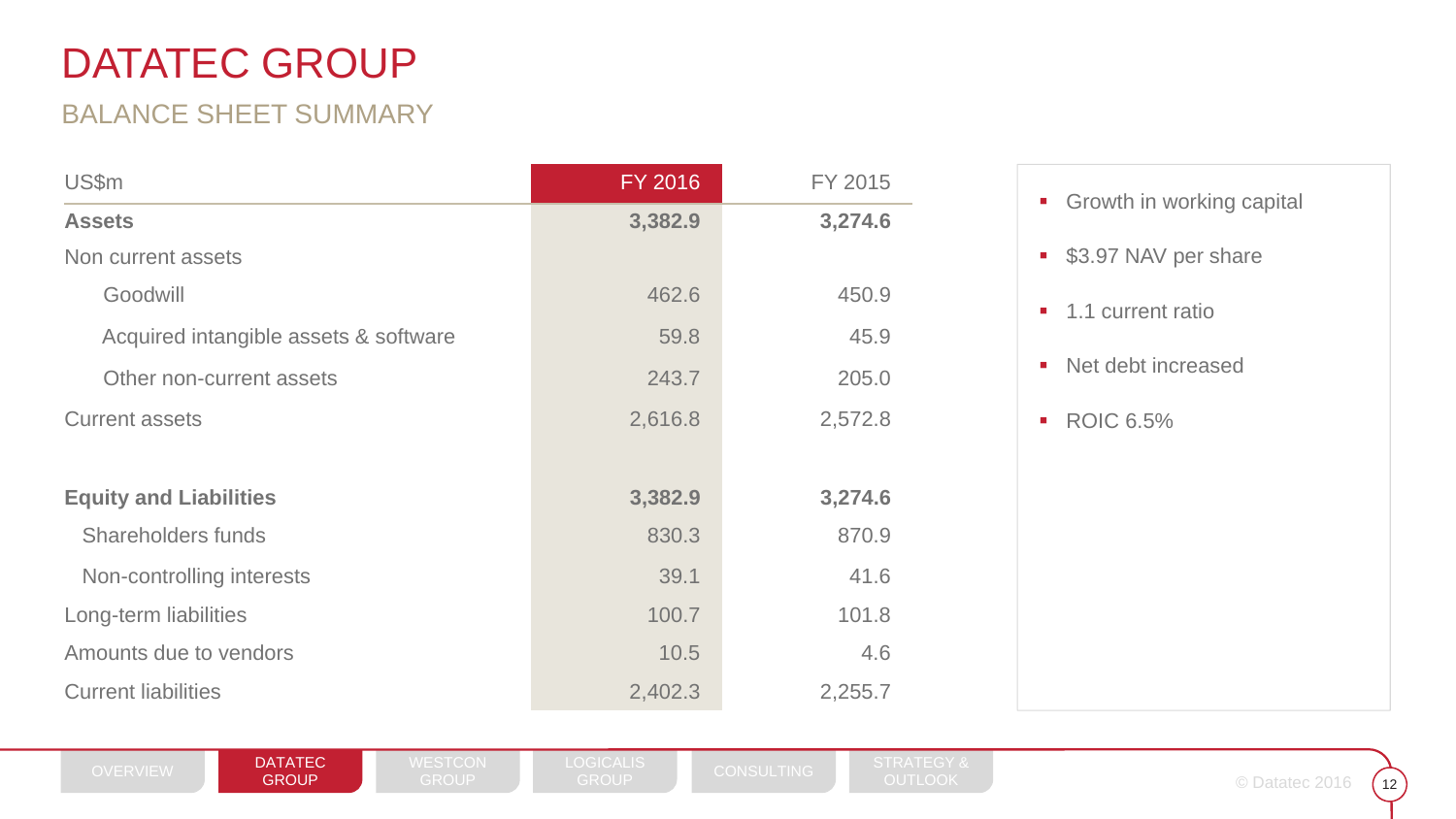### CASH FLOW

| US\$m                                                              | FY 2016 | FY 2015 |                               |
|--------------------------------------------------------------------|---------|---------|-------------------------------|
| <b>Operating profit before working capital changes</b>             | 185.7   | 215.4   |                               |
| Working capital changes                                            | (59.4)  | (29.2)  | • Reduction in cash earnings  |
| Other working capital changes                                      | 2.8     |         |                               |
| <b>Cash generated from operations</b>                              | 129.1   | 186.2   | Increased working capital     |
| Net finance costs paid                                             | (21.2)  | (17.6)  |                               |
| <b>Taxation paid</b>                                               | (39.9)  | (53.2)  | Increased capital expenditure |
| Net cash inflows from operating activities                         | 68.0    | 115.4   |                               |
| Net cash outflows for acquisitions                                 | (46.2)  | (2.0)   |                               |
| Net cash outflow from other investing activities                   | (73.1)  | (49.5)  |                               |
| Capital distributions & dividends paid to shareholders             | (22.2)  | (23.5)  |                               |
| Capital distributions & dividends paid to non-controlling interest |         | (26.0)  |                               |
| Net cash (outflows) / inflows from financing activities            | (11.2)  | 13.5    |                               |
| (Decrease) / increase in cash and cash equivalents                 | (84.7)  | 27.9    |                               |
| Cash & cash equivalents at beginning of year                       | (22.1)  | (41.8)  |                               |
| Translation difference on cash & cash equivalents                  | (25.9)  | (8.2)   |                               |
| Cash and cash equivalents at end of year                           | (132.7) | (22.1)  |                               |
| <b>Net debt</b>                                                    | (205.4) | (87.1)  |                               |

 $\frac{13}{13}$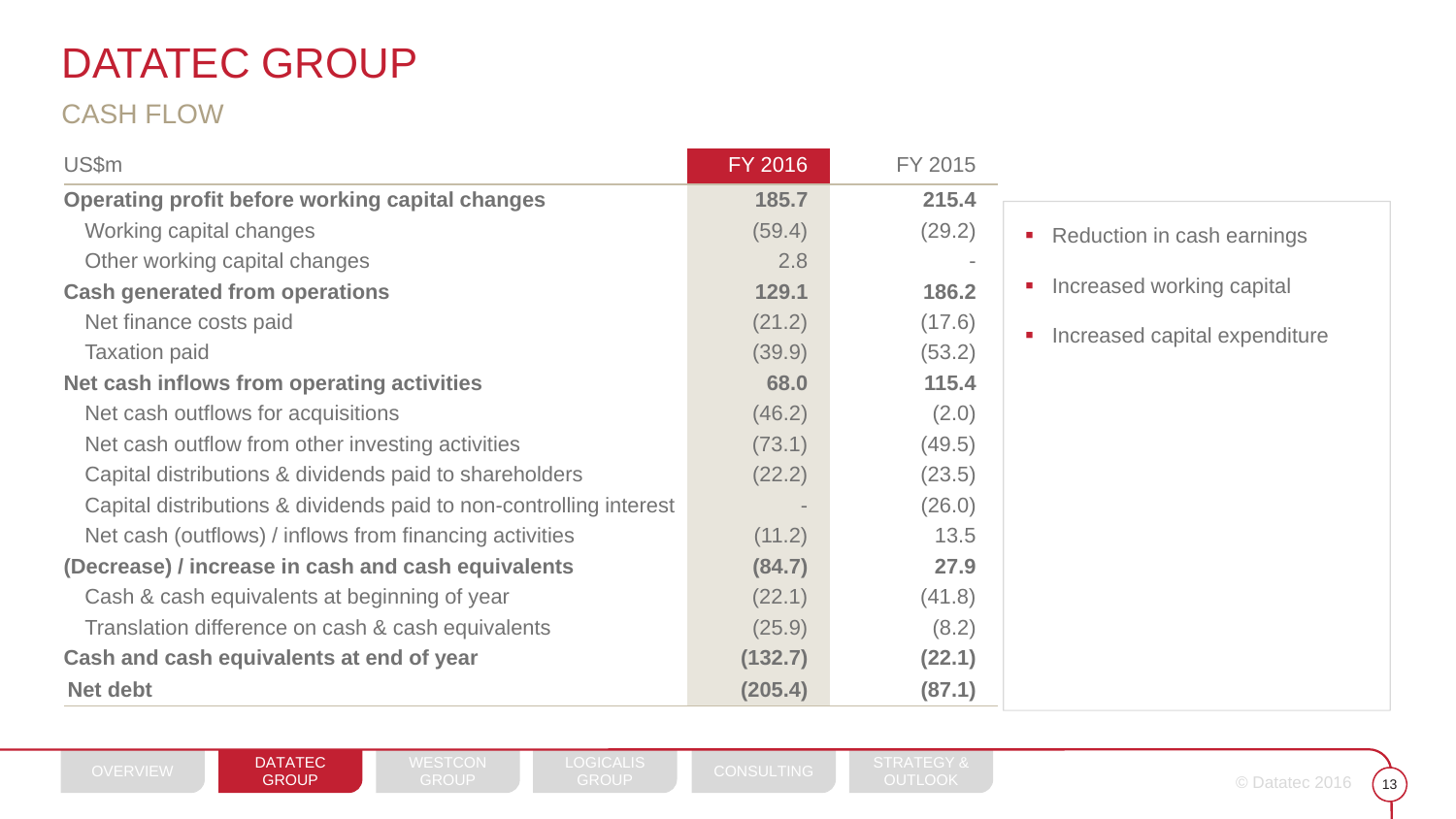Technology • Integration • Consulting



# OPERATIONAL REVIEW



© Datatec 2016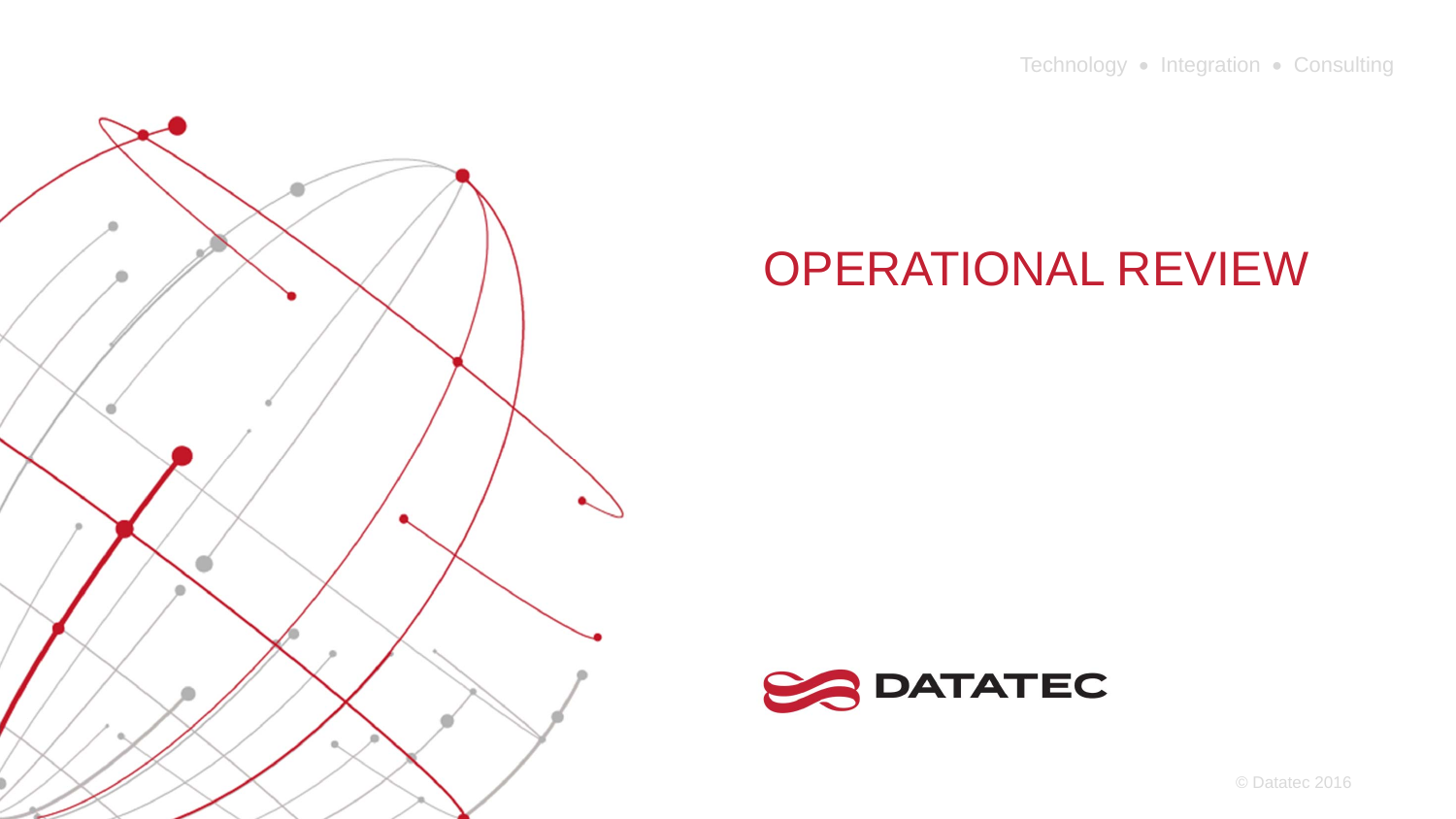

# **Westcon**Group®



© Datatec 2016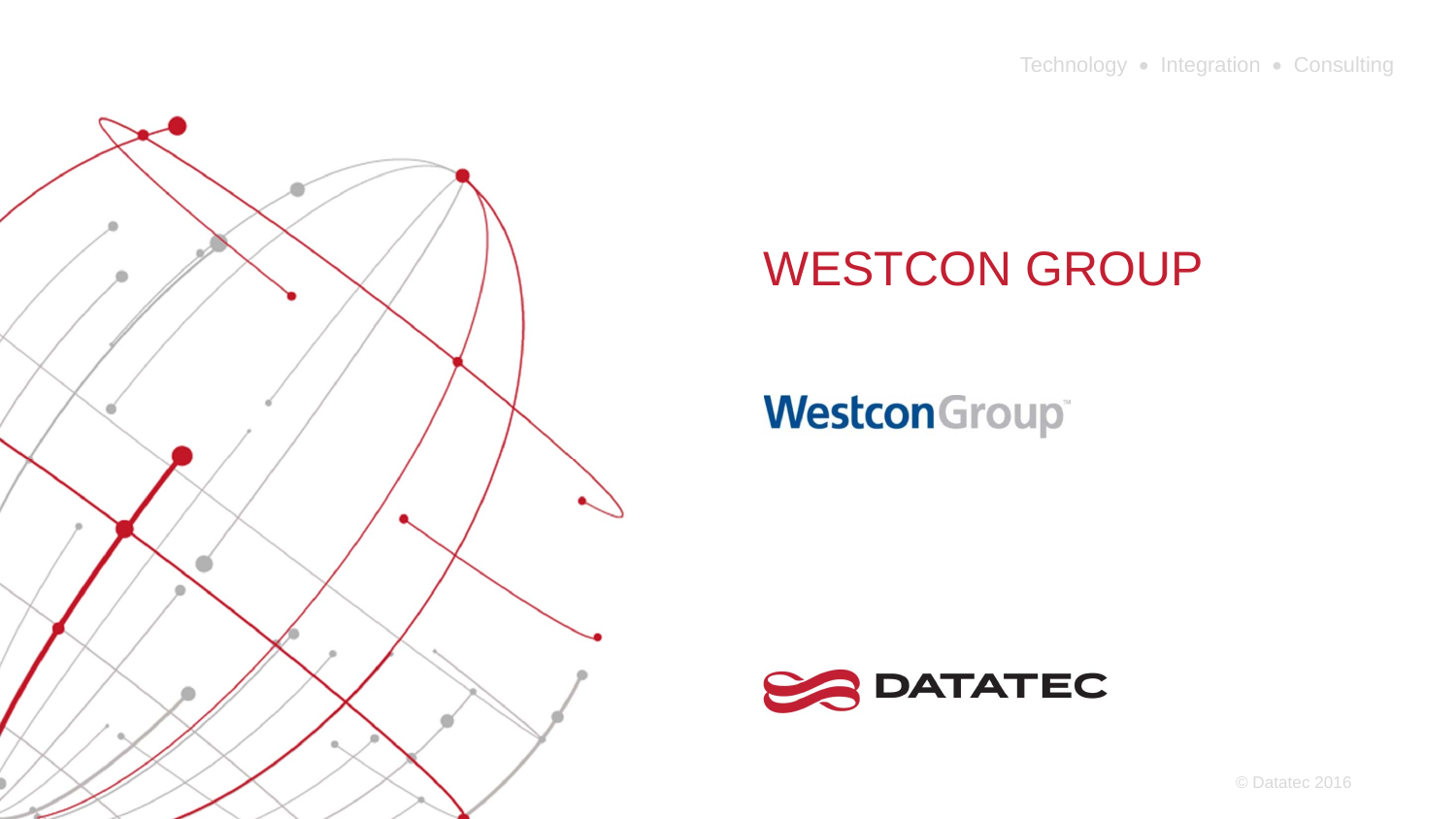### FINANCIAL PERFORMANCE

| <b>US\$m</b>            | <b>FY 2016</b> | FY 2015 | FY 2015<br>Adjusted <sup>^</sup> | Growth % | Adjusted<br>Growth % |
|-------------------------|----------------|---------|----------------------------------|----------|----------------------|
| Revenue                 | 4,869.6        | 4,854.5 |                                  | 0.3%     |                      |
| Gross profit            | 497.1          | 542.2   | 502.2                            | (8%)     | (1%)                 |
| Gross margin %          | 10.2%          | 11.2%   | 10.3%                            |          |                      |
| <b>Operating costs</b>  | (408.6)        | (417.1) | (377.1)                          | (2%)     | 8%                   |
| Operating cost margin % | 8.4%           | 8.6%    | 7.8%                             |          |                      |
| <b>EBITDA</b>           | 88.5           | 125.1   |                                  | (29%)    |                      |
| EBITDA%                 | 1.8%           | 2.6%    |                                  |          |                      |
| Operating profit        | 62.2           | 100.2   |                                  | (38%)    |                      |
| Operating profit %      | 1.3%           | 2.1%    | 502.2                            |          |                      |

|  |  |  |  | Slight increase in revenues |
|--|--|--|--|-----------------------------|
|--|--|--|--|-----------------------------|

 $\blacksquare$ Stable gross margins

 $\mathcal{L}_{\mathcal{A}}$  Opex includes forex losses and restructuring costs

 $\mathcal{L}_{\mathcal{A}}$ EBITDA down 29%

^ *Adjusted representation of Westcon freight out costs*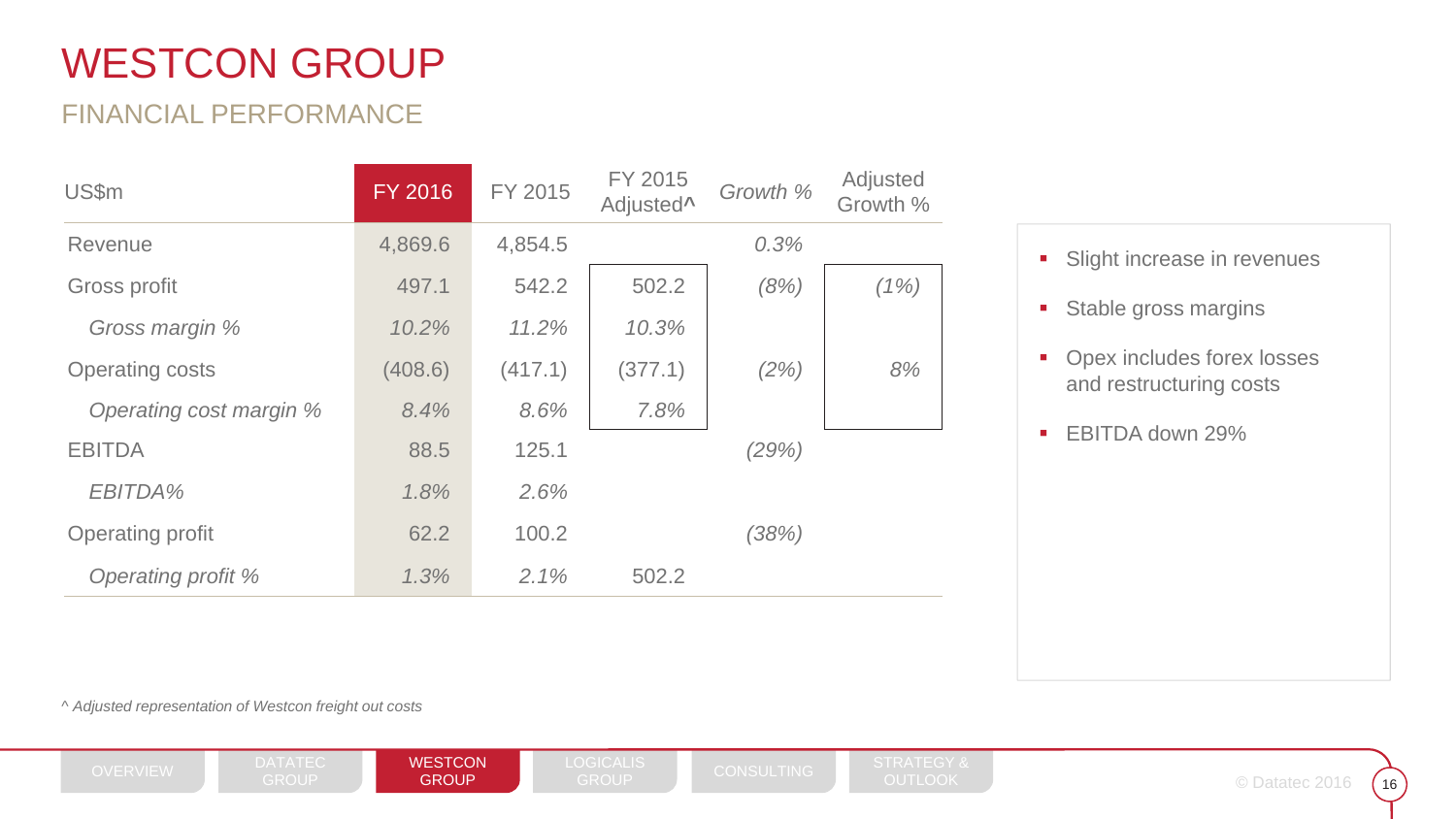### REVENUE AND GROSS PROFIT CONTRIBUTION % BY GEOGRAPHY







- **•** Modest revenue growth
- $\blacksquare$  Europe and North America up
- $\overline{\phantom{a}}$ Latam and AME contract









*^ Adjusted representation of Westcon freight out costs*

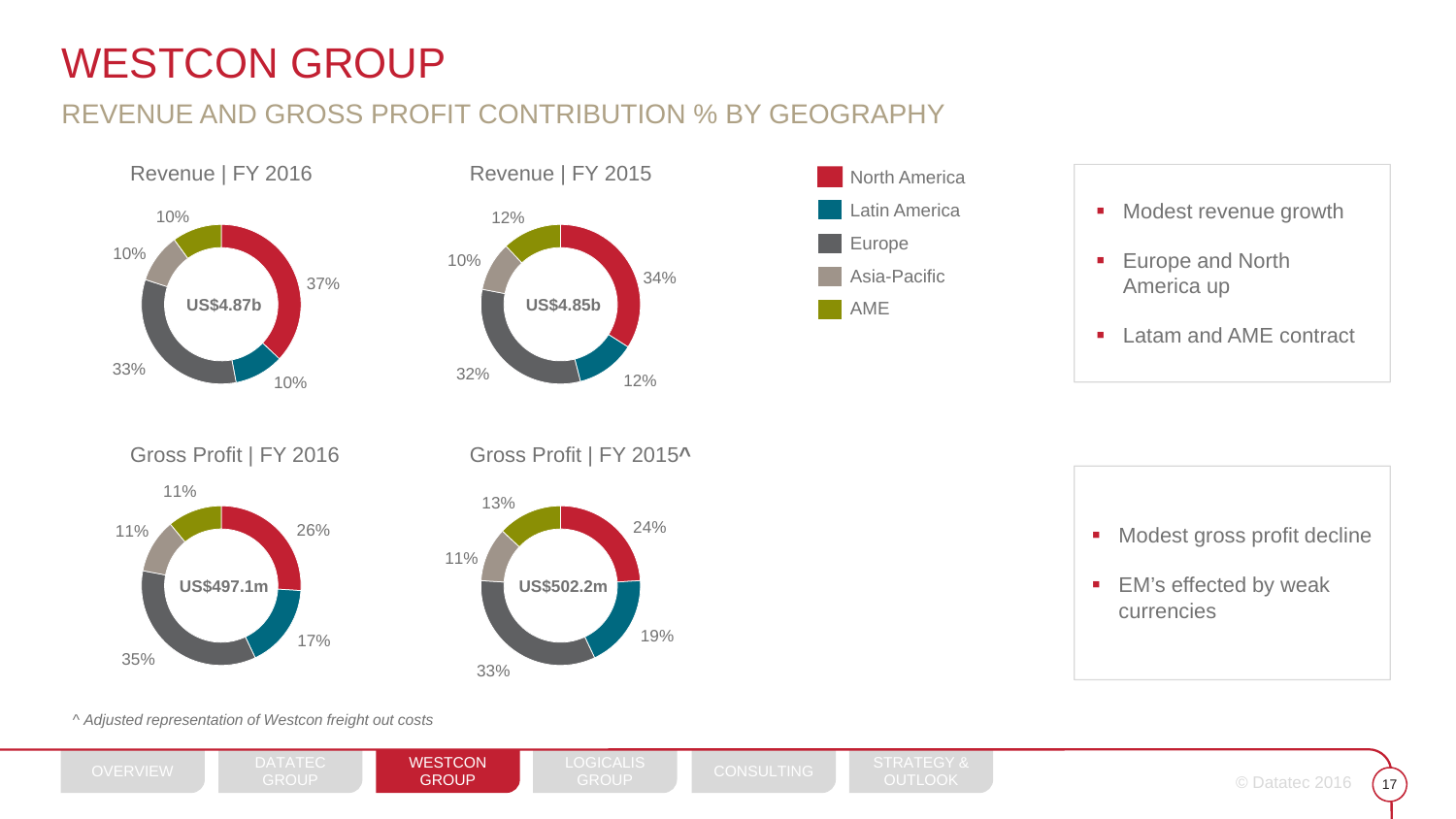### REVENUE % BY BUSINESS UNIT AND CUSTOMER TYPE

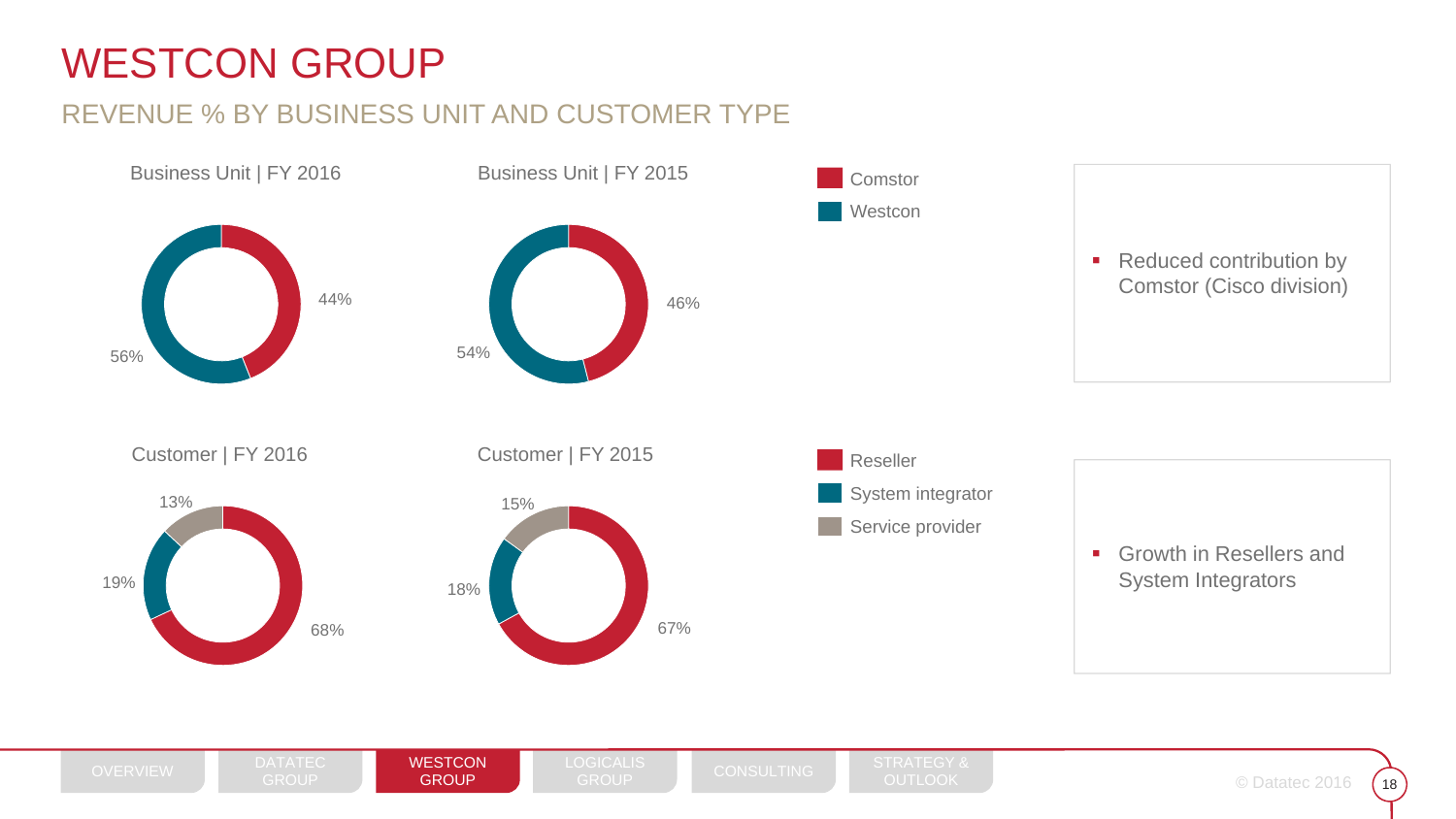### REVENUE % BY TECHNOLOGY CATEGORY





- Continued strong security growth
- Networking and comms drive half the business

*Note: Unified Communications includes: Avaya, Polycom and Smart Technologies*

**WESTCON GROUP** 

OVERVIEW DATATEC **WESTCON L**OGICALIS CONSULTING STRATEGY &<br>GROUP **GROUP GROUP** GROUP GROUP

DATATEC

© Datatec 2016 (19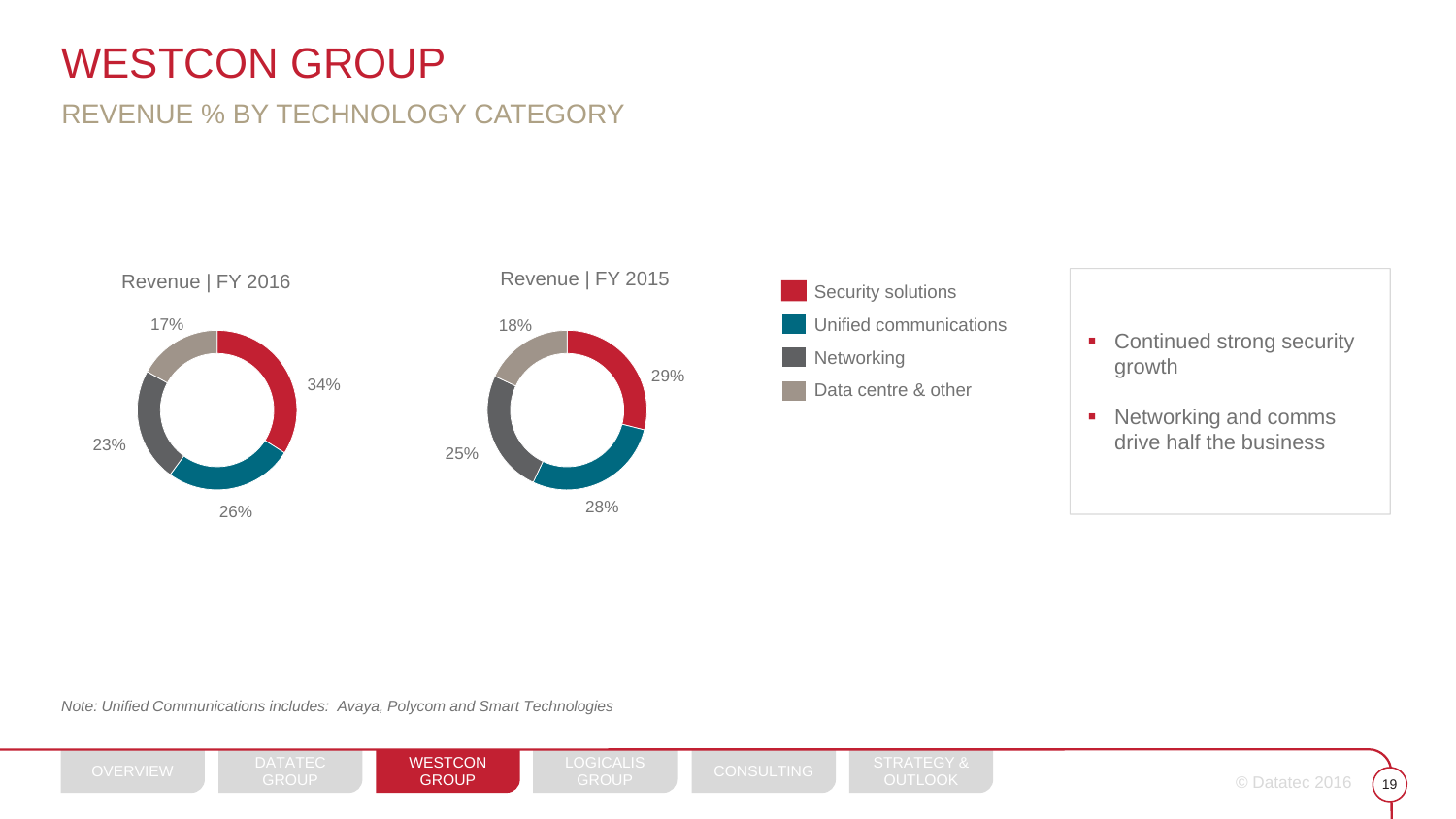### HISTORICAL QUARTERLY SALES

**US\$m**



DATATEC

 $\frac{20}{2}$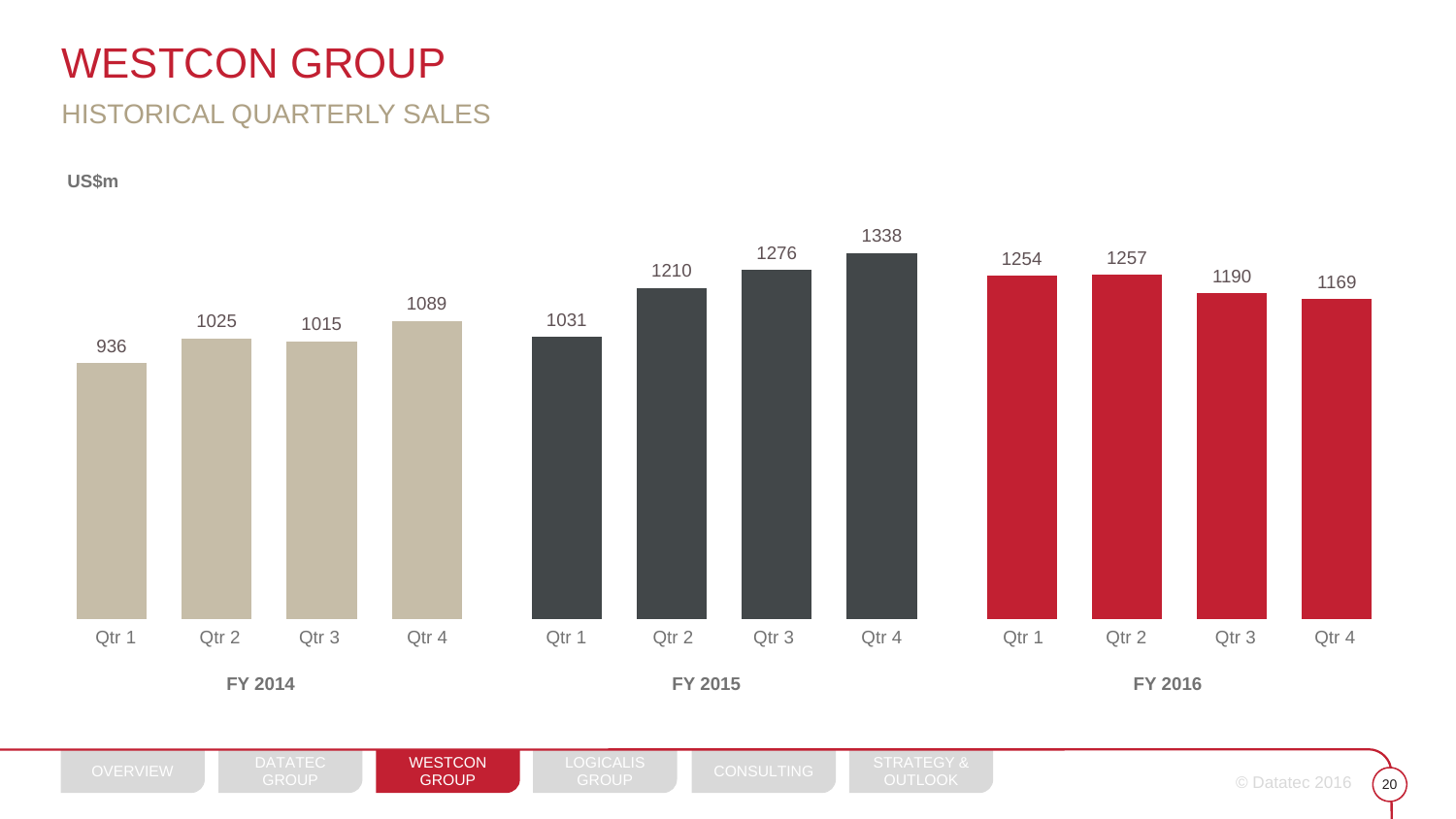### GROSS PROFIT CONTRIBUTION

**US\$m**



*Note: This graph has been adjusted for the representation of Westcon freight out costs in FY 2015*

DATATEC **WESTCON GROUP** OVERVIEW DATATEC **WESTCON L**OGICALIS CONSULTING STRATEGY &<br>GROUP **GROUP GROUP** GROUP GROUP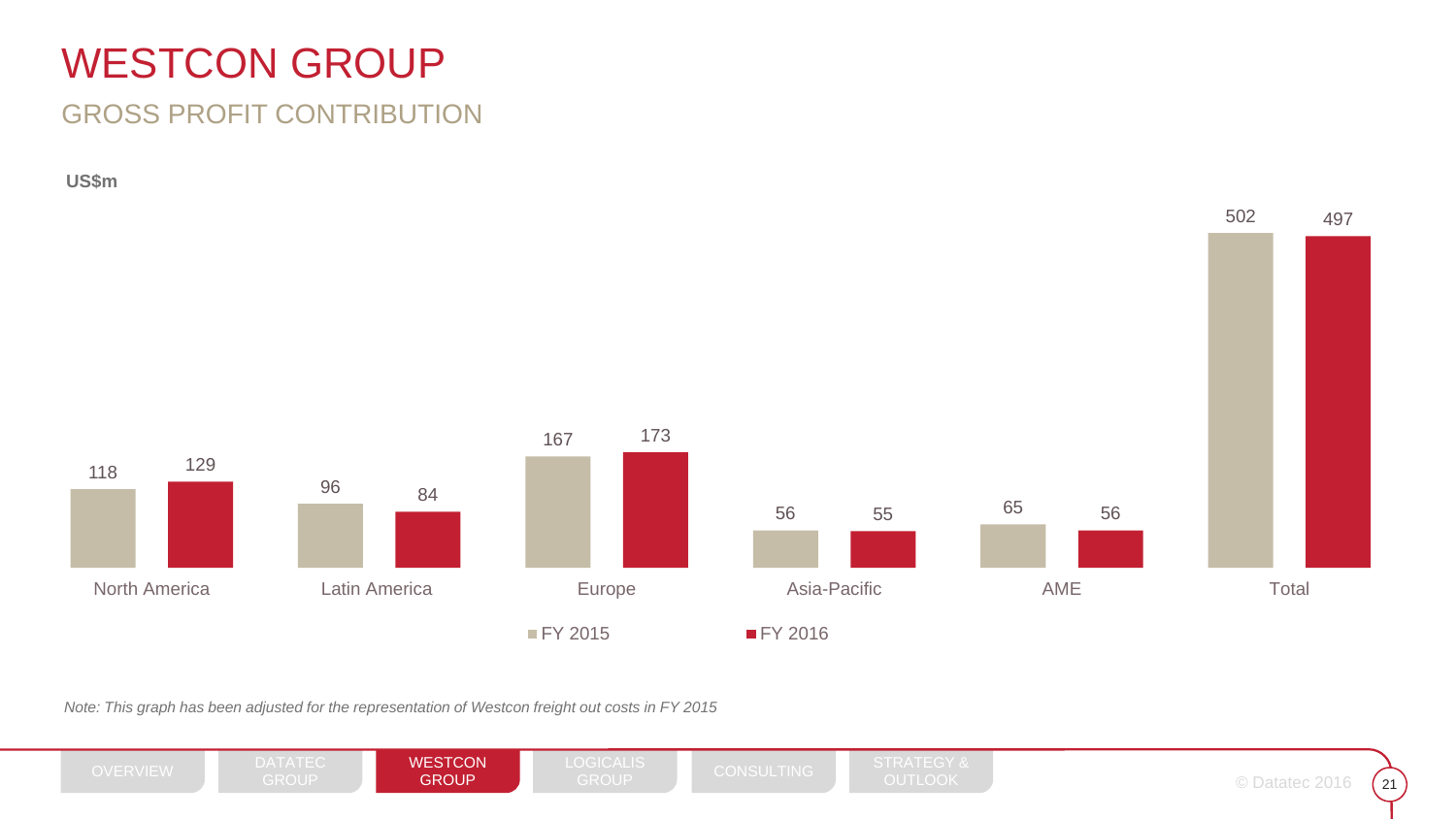EBITDA

**US\$m**

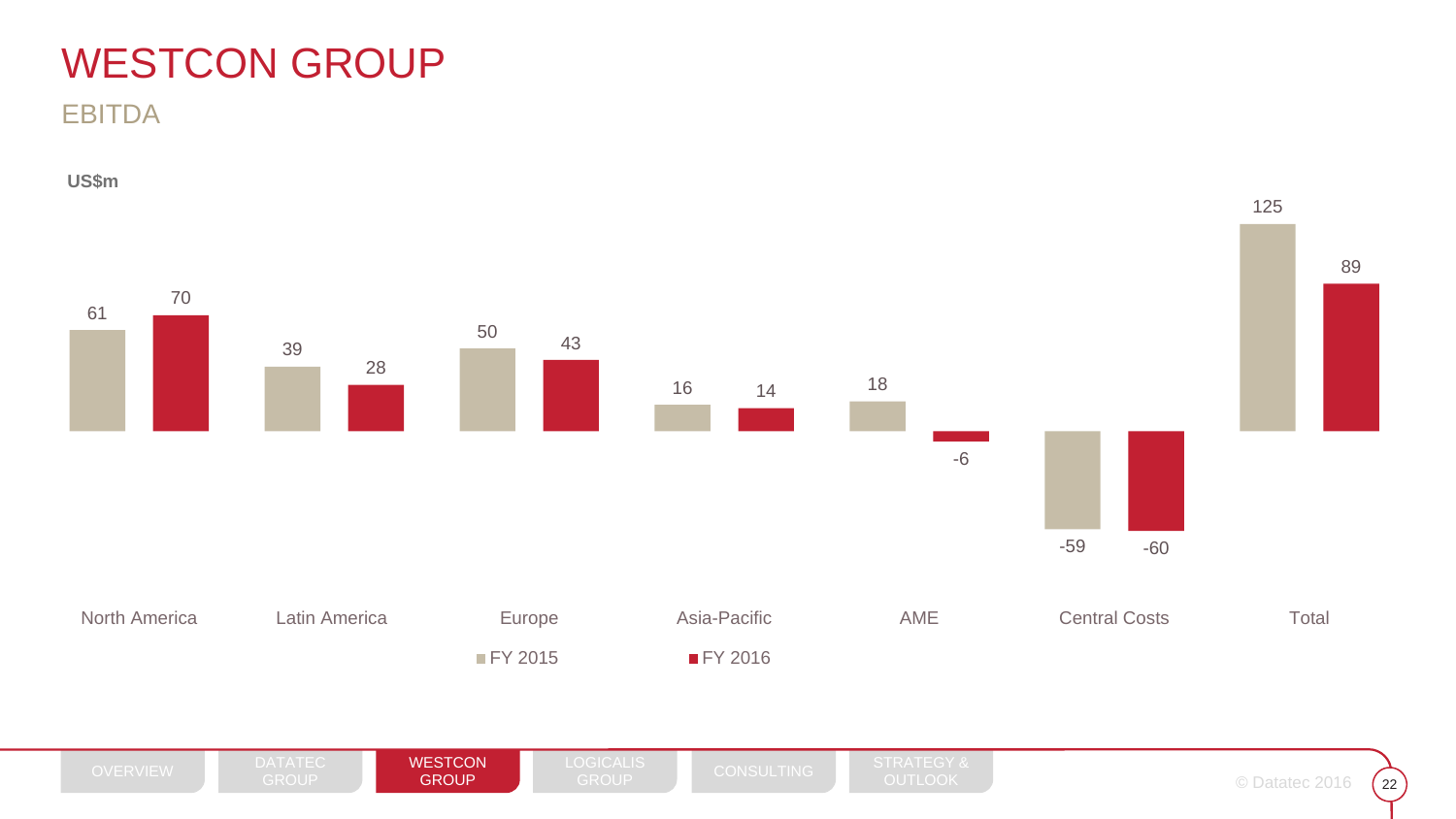### WORKING CAPITAL

| US\$m                | FY 2016   | FY 2015    |
|----------------------|-----------|------------|
| Accounts receivable  | 1,219.9   | 1,198.1    |
| DSO (days)           | 70        | 62         |
| Inventory            | 387.4     | 394.2      |
| Inventory turns      | 9.8x      | 11.5x      |
| Accounts payable     | (1,093.0) | (1, 117.0) |
| DPO (days)           | 73        | 67         |
| Net working capital  | 514.3     | 475.3      |
| NWC (days)           | 34        | 27         |
| <b>Current ratio</b> | 1.1       | 1.2        |
| Net debt             | (271.0)   | (165.2)    |

**WESTCON GROUP** 

- **Slower EM's help reduce** inventory
- $\blacksquare$  Receivables and payables similar
- $\blacksquare$  Net debt impacted by lower cash earnings and increased capex

 $23$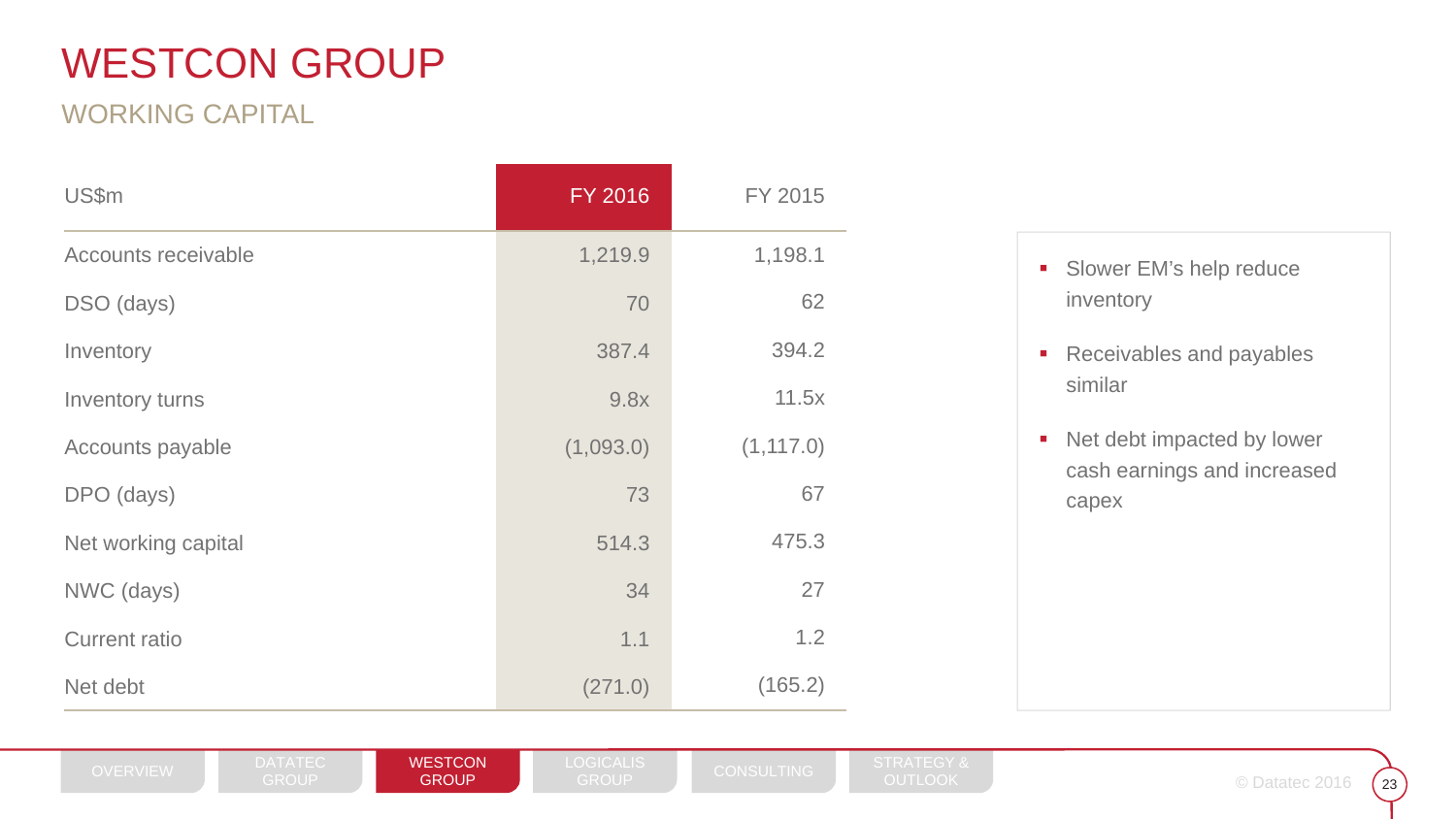#### NET (DEBT) / CASH



*Note: Including Datatec loan*

 $24$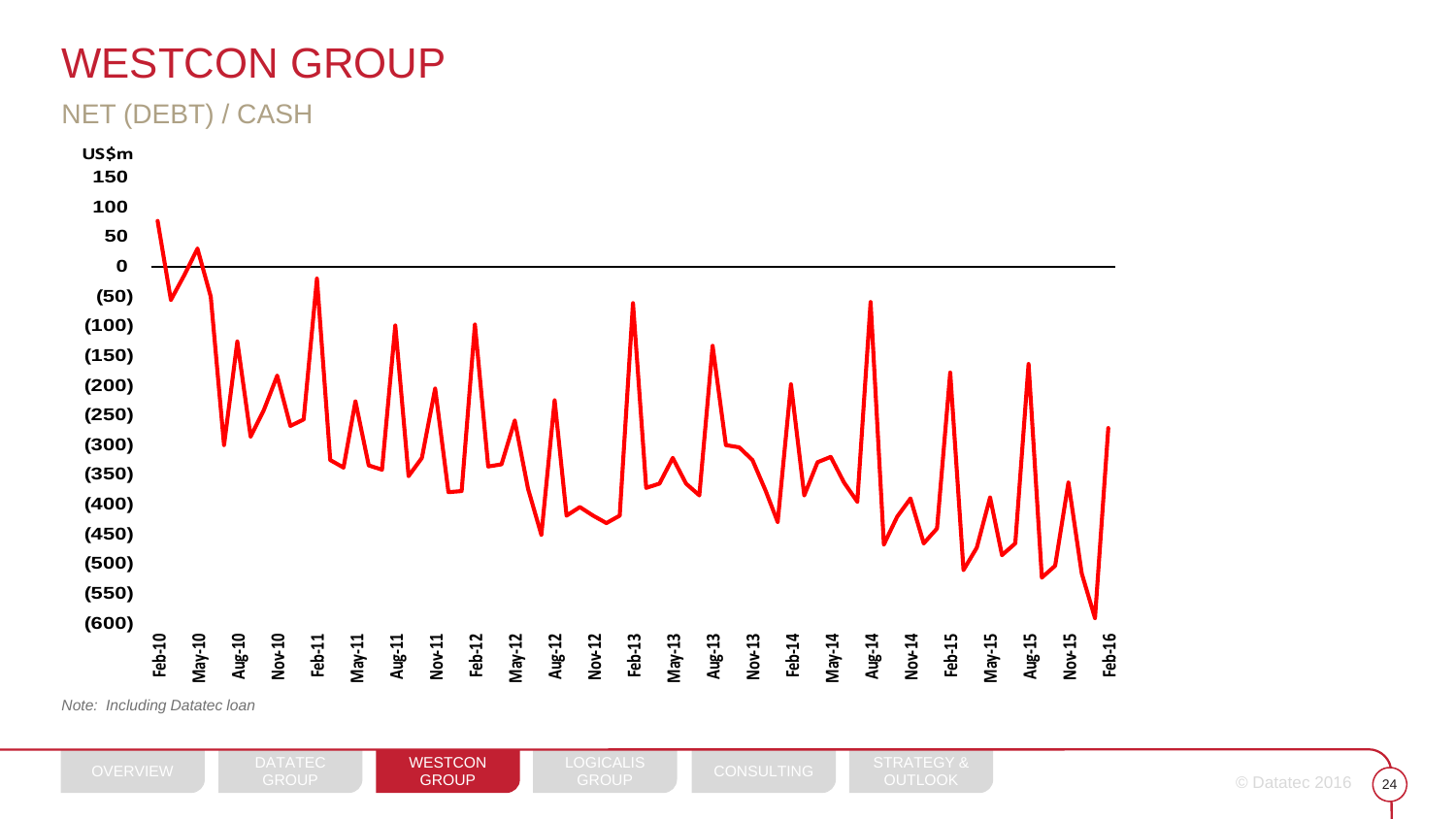### WESTCON GROUPFUTURE OUTLOOK

- **EX Continued growth in security and mobile networks**
- $\blacksquare$ BPO successfully transitioned and operating in EMEA
- BPO to be extended to Asia-Pac and North America
- **Growth challenges in many emerging markets**
- **US dollar expected to remain strong**

DATATEC

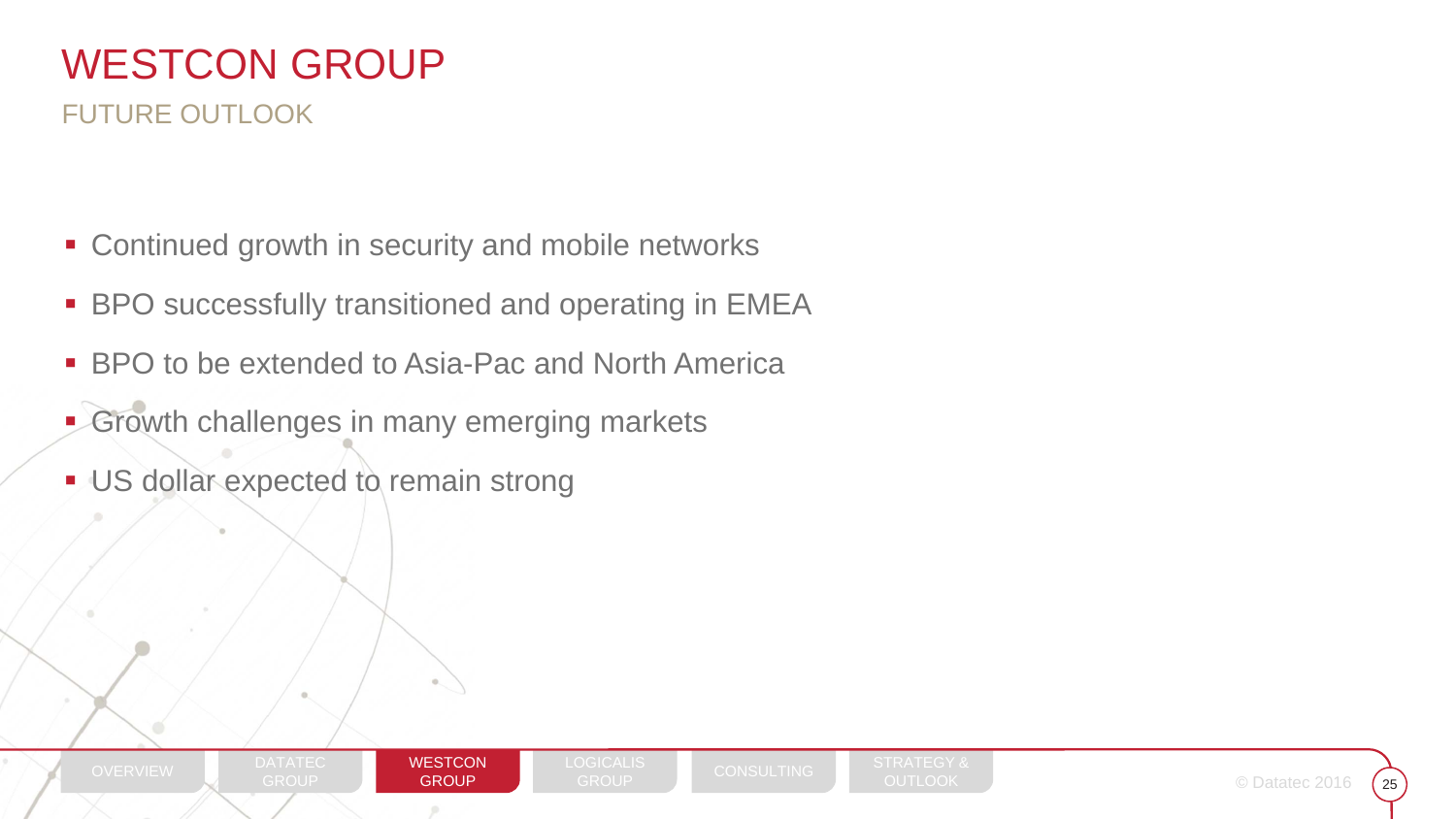Technology • Integration • Consulting



# LOGICALIS GROUP

### SALOGICALIS



© Datatec 2016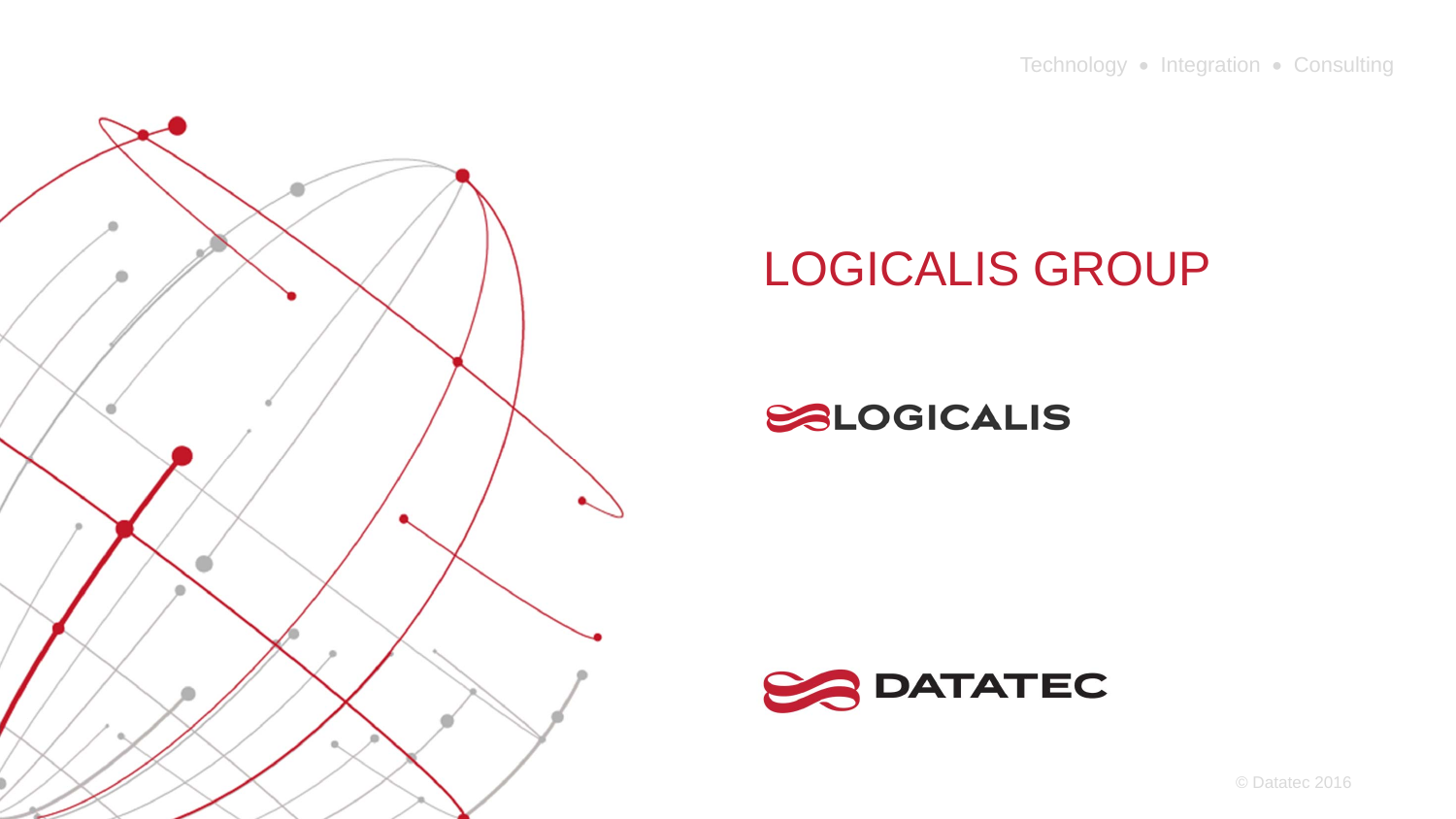### FINANCIAL PERFORMANCE

| US\$m                   | <b>FY 2016</b> | FY 2015 | Growth %  |
|-------------------------|----------------|---------|-----------|
| Revenue                 | 1,532.8        | 1,533.8 | $(0.1\%)$ |
| Gross profit            | 353.4          | 371.6   | (5%)      |
| Gross margin %          | 23.1%          | 24.2%   |           |
| <b>Operating costs</b>  | (272.5)        | (274.6) | (1%)      |
| Operating cost margin % | 17.8%          | 17.9%   |           |
| <b>EBITDA</b>           | 80.9           | 97.0    | (17%)     |
| EBITDA%                 | 5.3%           | 6.3%    |           |
| <b>Operating profit</b> | 56.3           | 74.2    | (24%)     |
| Operating profit %      | 3.7%           | 4.8%    |           |



LOGICALIS **GROUP** 

OVERVIEW DATATEC WESTCON **LOGICALIS** CONSULTING STRATEGY &<br>GROUP GROUP GROUP CONSULTING OUTLOOK

 $27$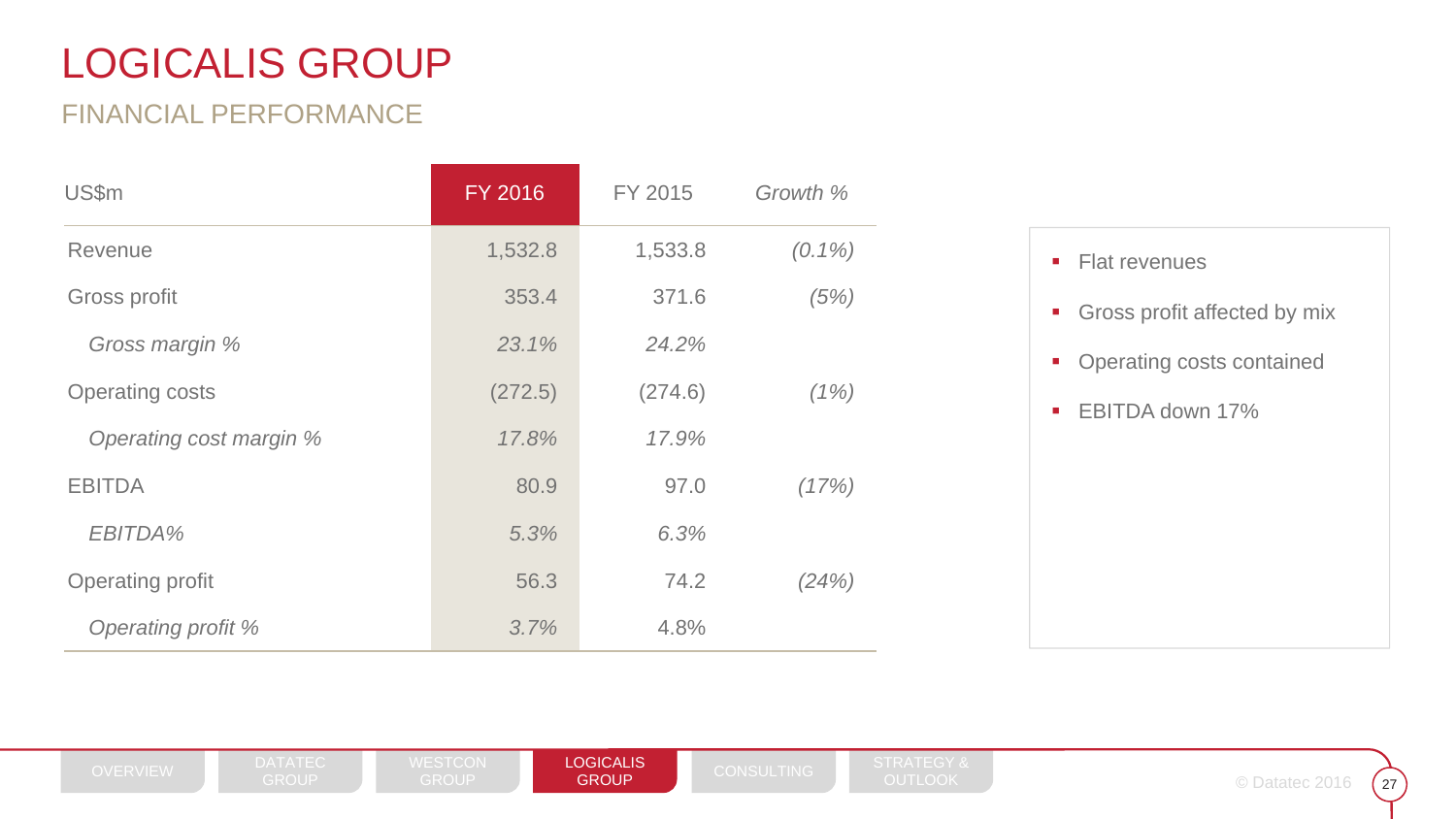### REVENUE AND GROSS PROFIT CONTRIBUTION % BY GEOGRAPHY







- **Latam impacted by strong** US\$ and weak Brazilian economy
- $\mathcal{L}_{\mathcal{A}}$  North America includes ATIG acquisition

31%28%31%10%Gross Profit | FY 2016 **US\$353.4m**



Gross margins impacted by reduced Latam contribution in mix

**Strong dollar reduces** translated value of local services

**LOGICALIS GROUP**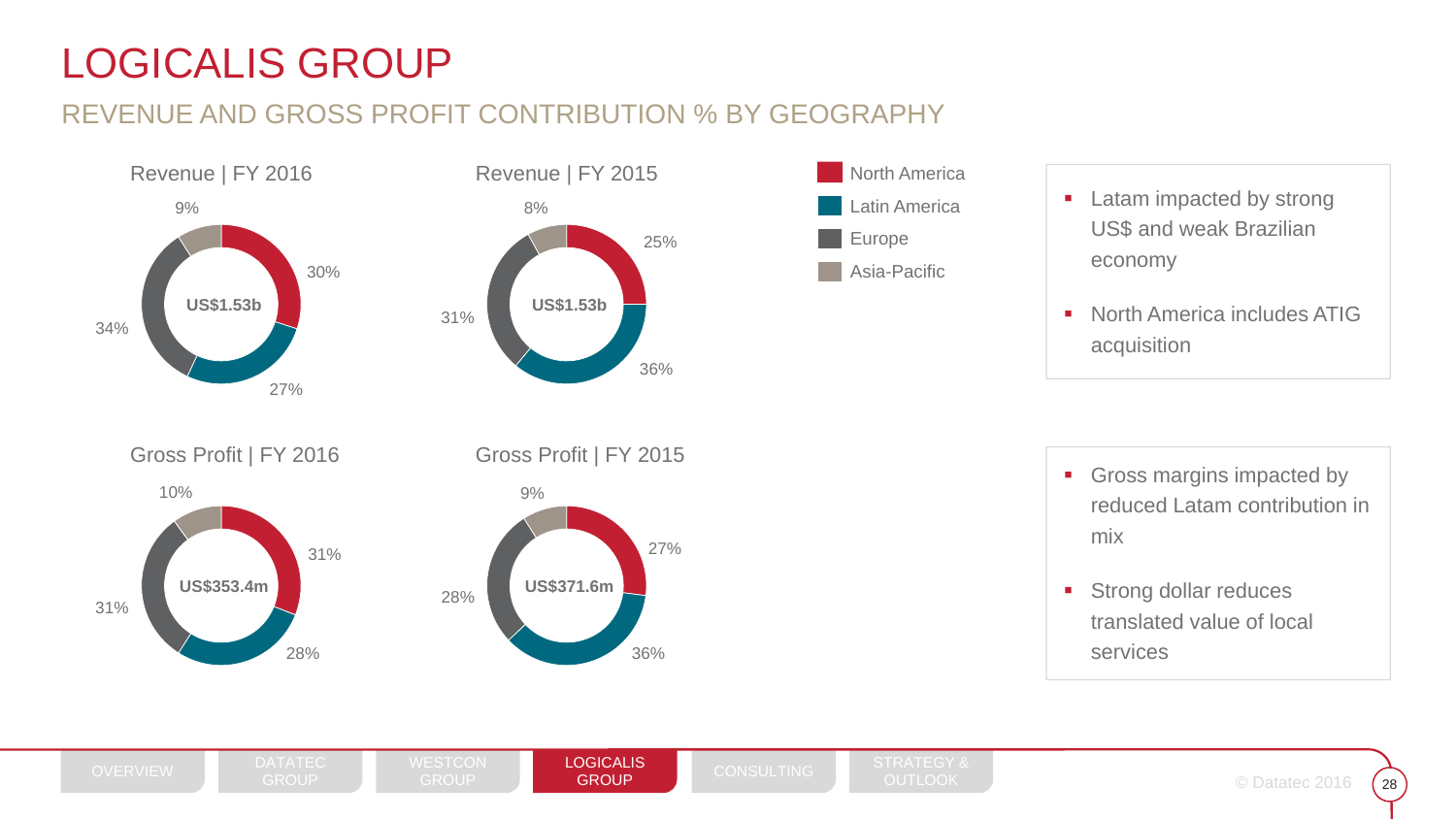### REVENUE BY SEGMENT AND PRODUCT REVENUE BY VENDOR





29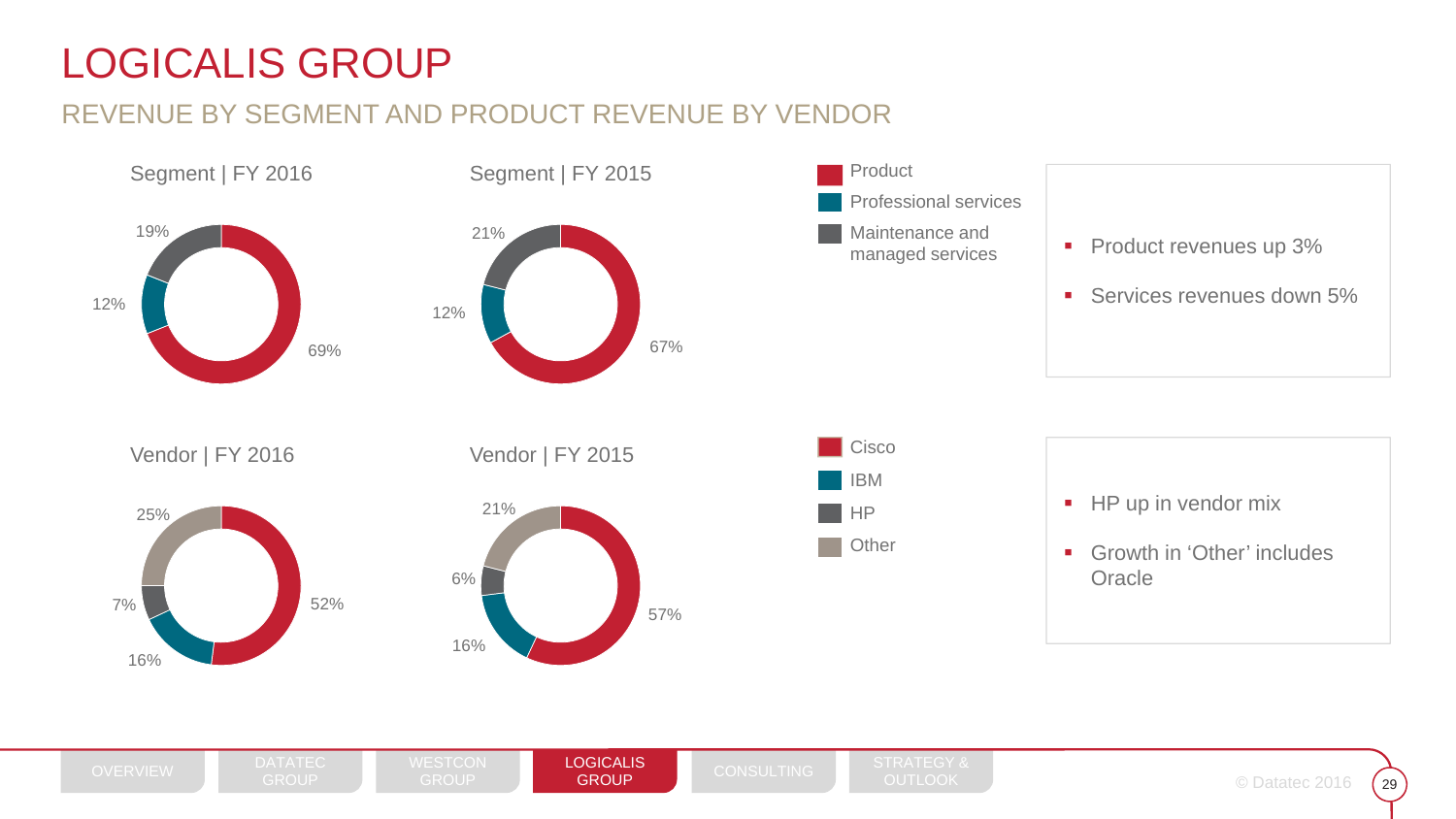### GROSS PROFIT CONTRIBUTION

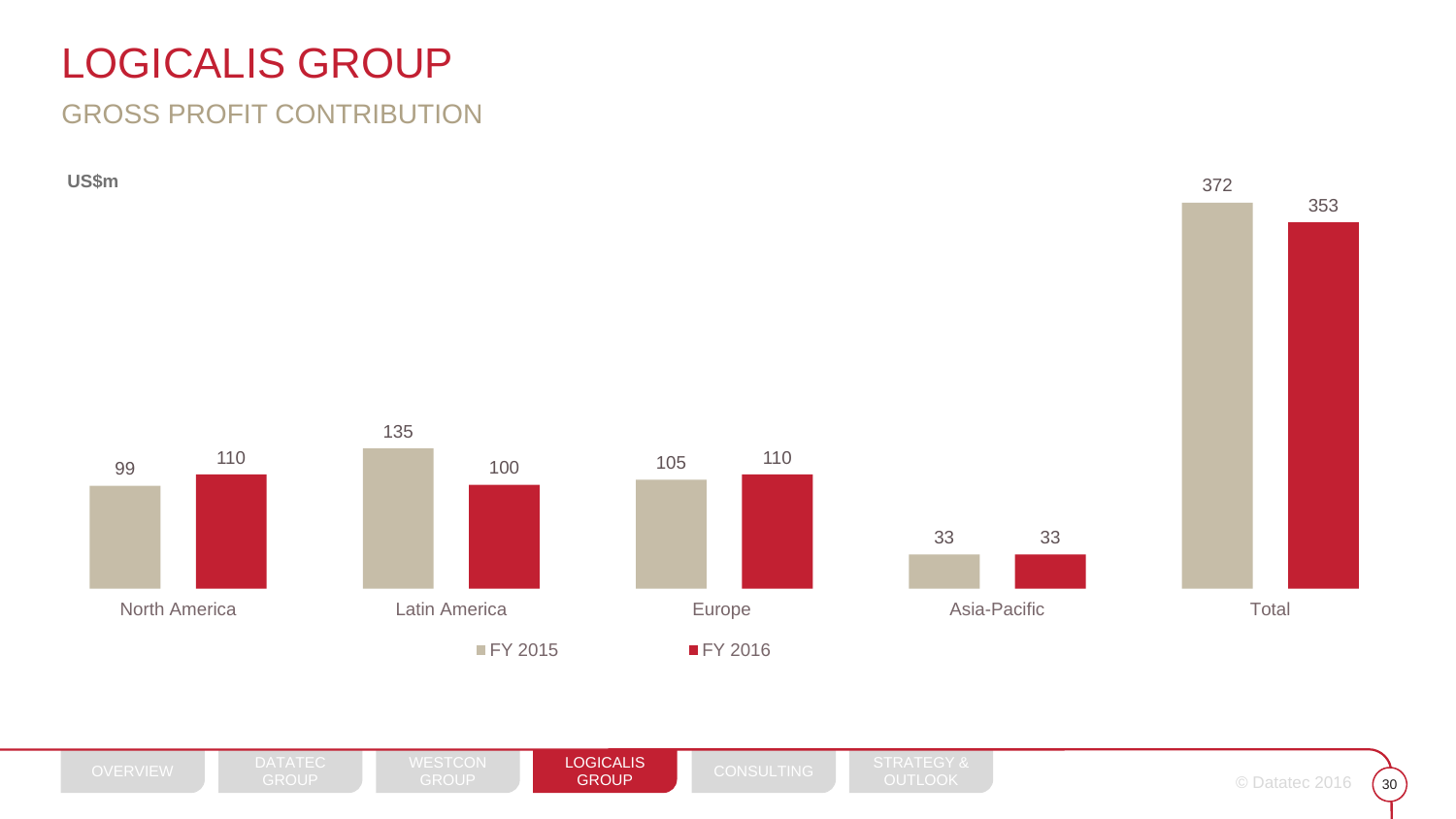**EBITDA** 

**US\$m**

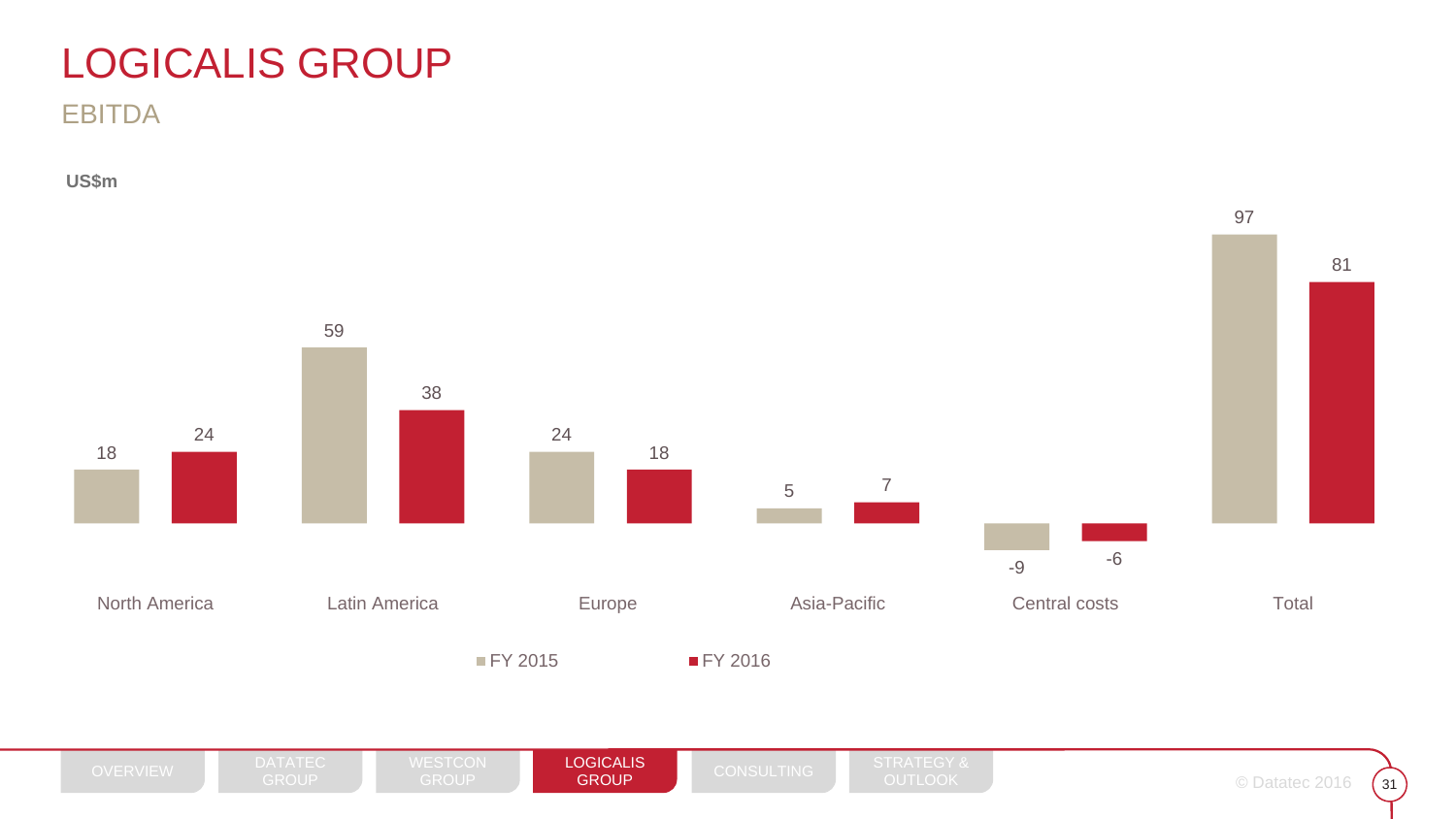### WORKING CAPITAL

| US\$m                                   | <b>FY 2016</b> | FY 2015 |
|-----------------------------------------|----------------|---------|
| Deferred revenue                        | 77.9           | 75.9    |
| Inventory                               | 47.2           | 45.0    |
| Inventory days (excluding spares stock) | 18             | 15      |
| Accounts receivable                     | 279.8          | 328.4   |
| DSO (days)                              | 45             | 58      |
| Accounts payable                        | (266.4)        | 260.4   |
| DPO (days)                              | 82             | 89      |
| Net working capital                     | 60.6           | 113.0   |
| Net cash *                              | 77.6           | 82.4    |

- **Good working capital performance**
- **Strong controls on receivables**
- Cash out of \$46m for acquisitions
- **Positive net cash position of \$78m**

*\* Excluding lease liabilities, Datatec loans and other borrowings*

**LOGICALIS GROUP** 

 $32$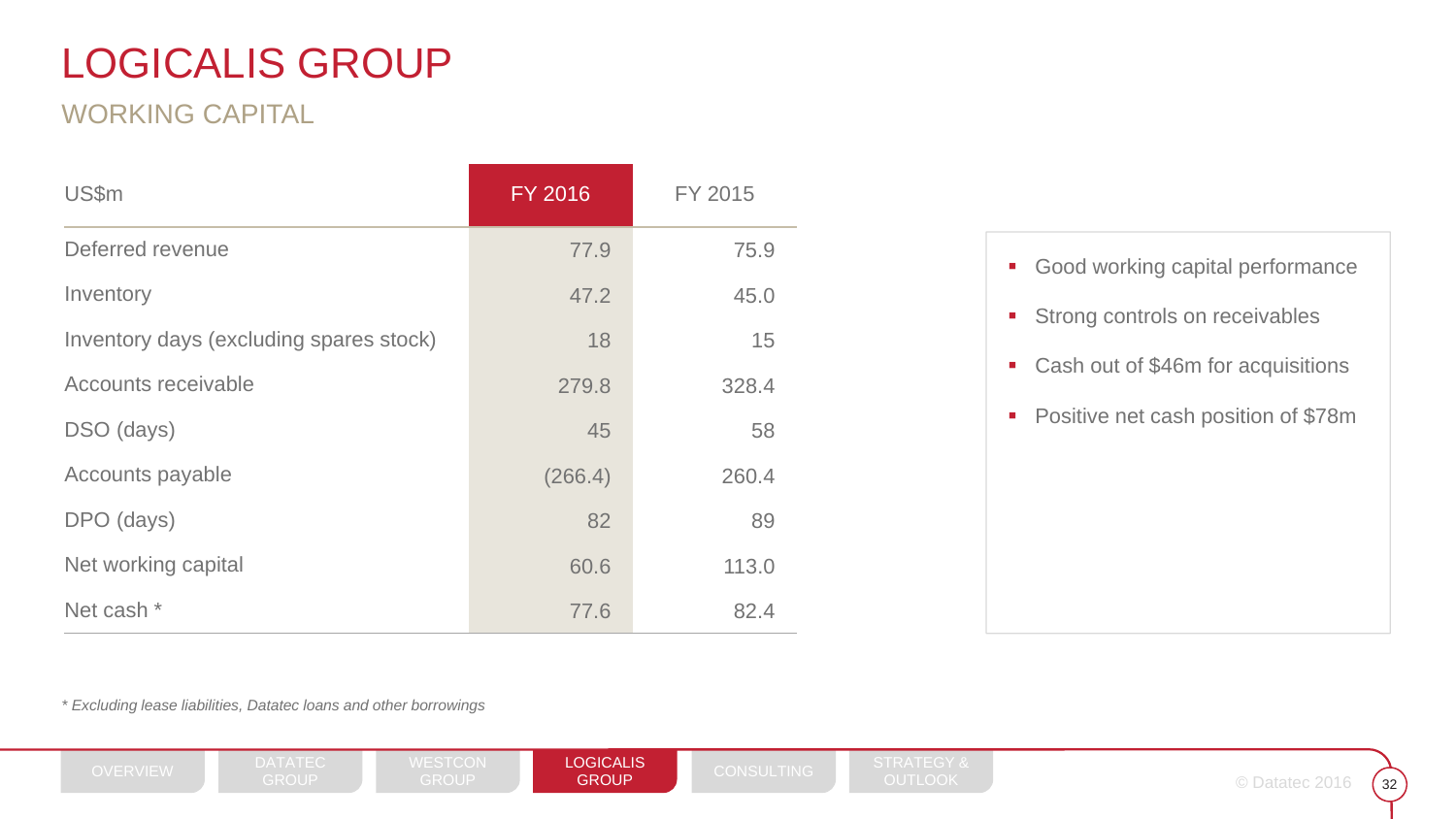### LOGICALIS GROUPFUTURE OUTLOOK

- **Global markets for IT products and services remain robust**
- Logicalis seeking to build on its position in higher growth segments such as analytics and security
- Weak economic conditions in Brazil will continue to impact the group's performance
- **US dollar strength expected to continue**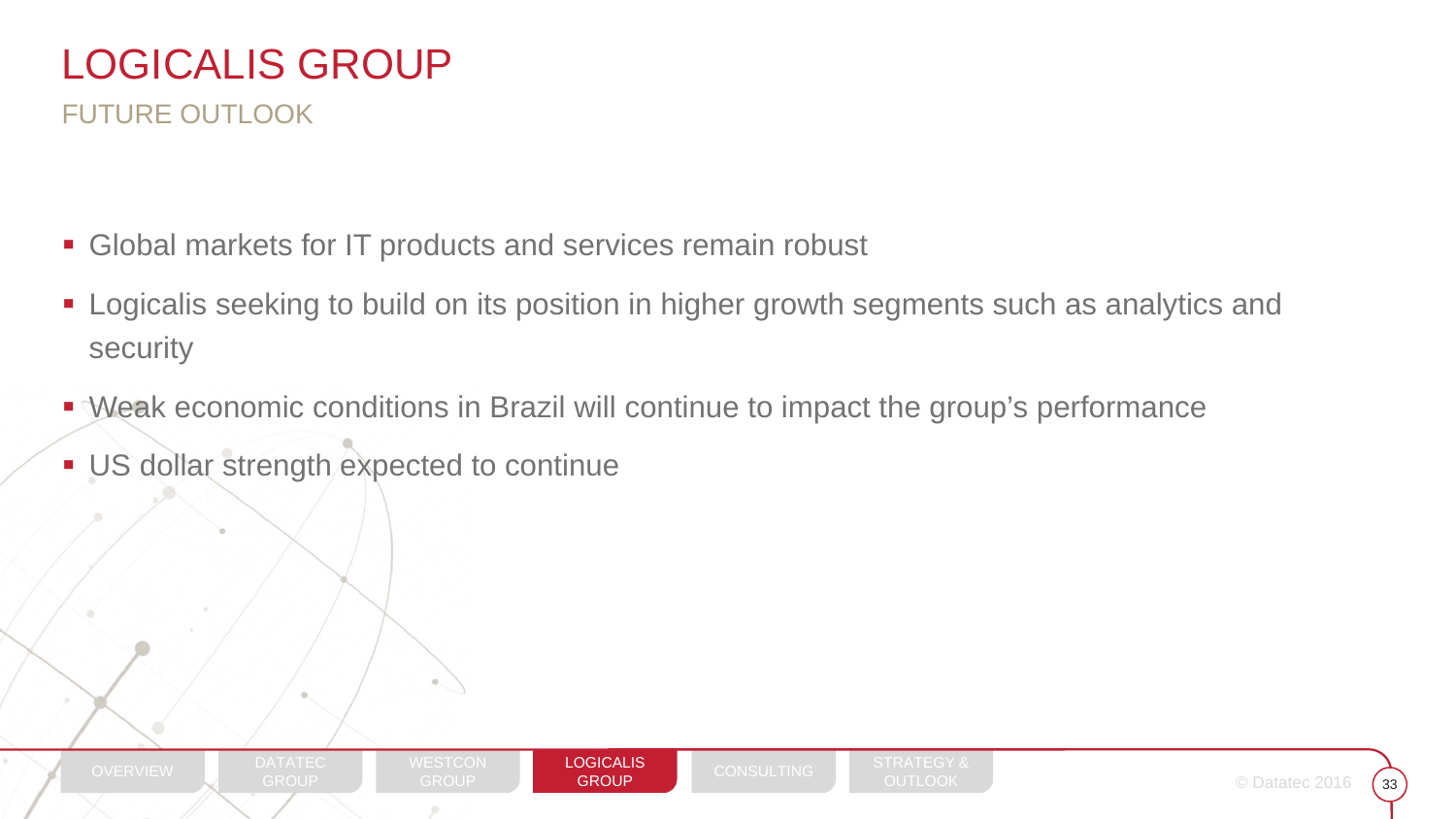

### CONSULTING



masonadvisory

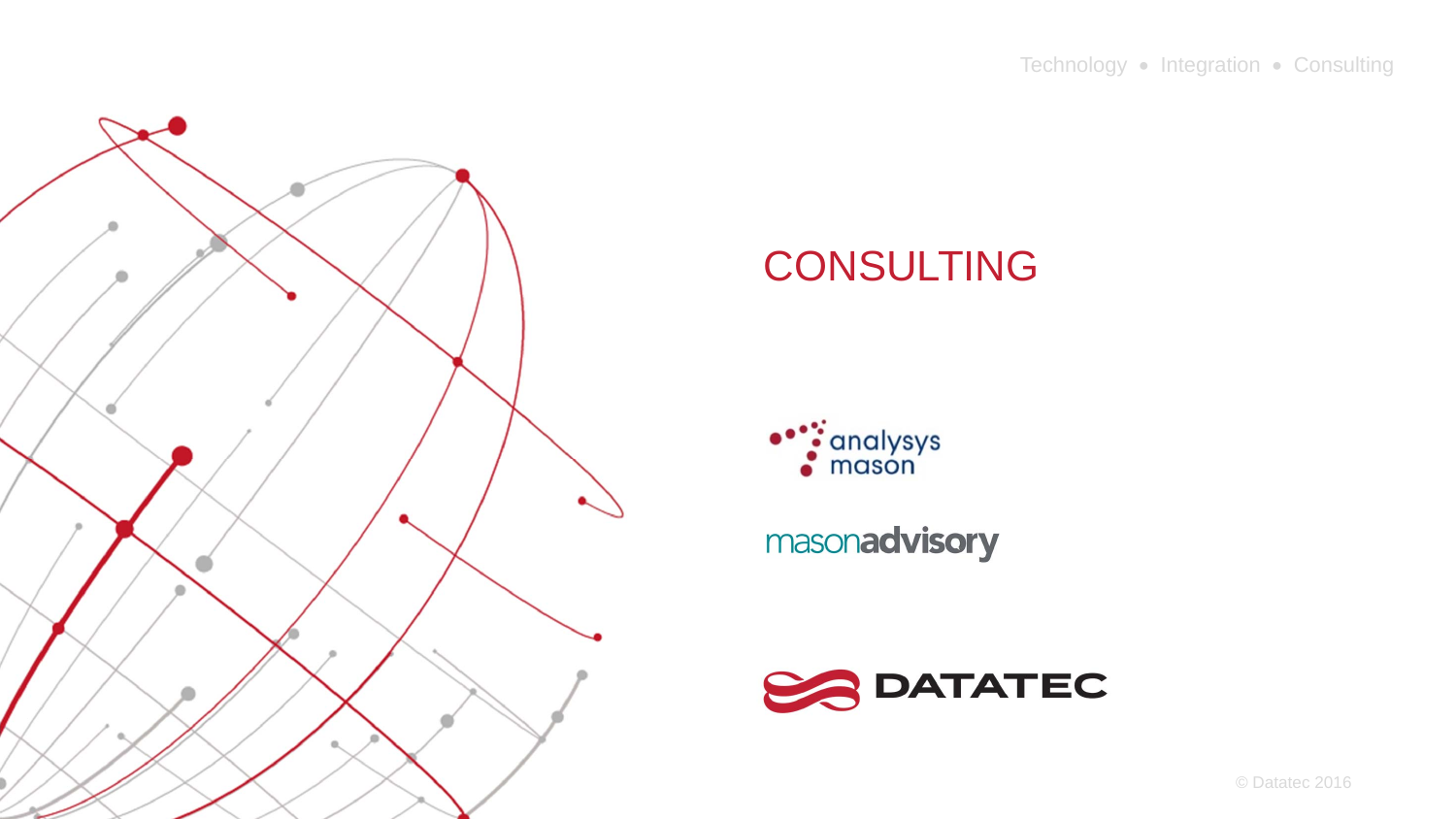## CONSULTING

#### FINANCIAL PERFORMANCE

| US\$m                   | <b>FY 2016</b> | FY 2015 | Growth % |                                                       |
|-------------------------|----------------|---------|----------|-------------------------------------------------------|
| Revenue                 | 51.4           | 55.2    | (7%)     | Revenue and gross profit<br>$\blacksquare$            |
| Gross profit            | 17.2           | 19.1    | (10%)    | decline                                               |
| Gross margin %          | 33.5%          | 34.6%   |          | <b>Strong H2 recovery</b><br>$\overline{\phantom{a}}$ |
| <b>Operating costs</b>  | (15.3)         | (15.9)  | (4%)     | EBITDA down 41%<br>$\mathcal{L}_{\mathcal{A}}$        |
| Operating cost margin % | 29.8%          | 28.8%   |          |                                                       |
| <b>EBITDA</b>           | 1.9            | 3.2     | (41%)    |                                                       |
| EBITDA%                 | 3.7%           | 5.8%    |          |                                                       |
| Operating profit        | 1.2            | 2.4     | (50%)    |                                                       |
| Operating profit %      | 2.3%           | 4.3%    |          |                                                       |

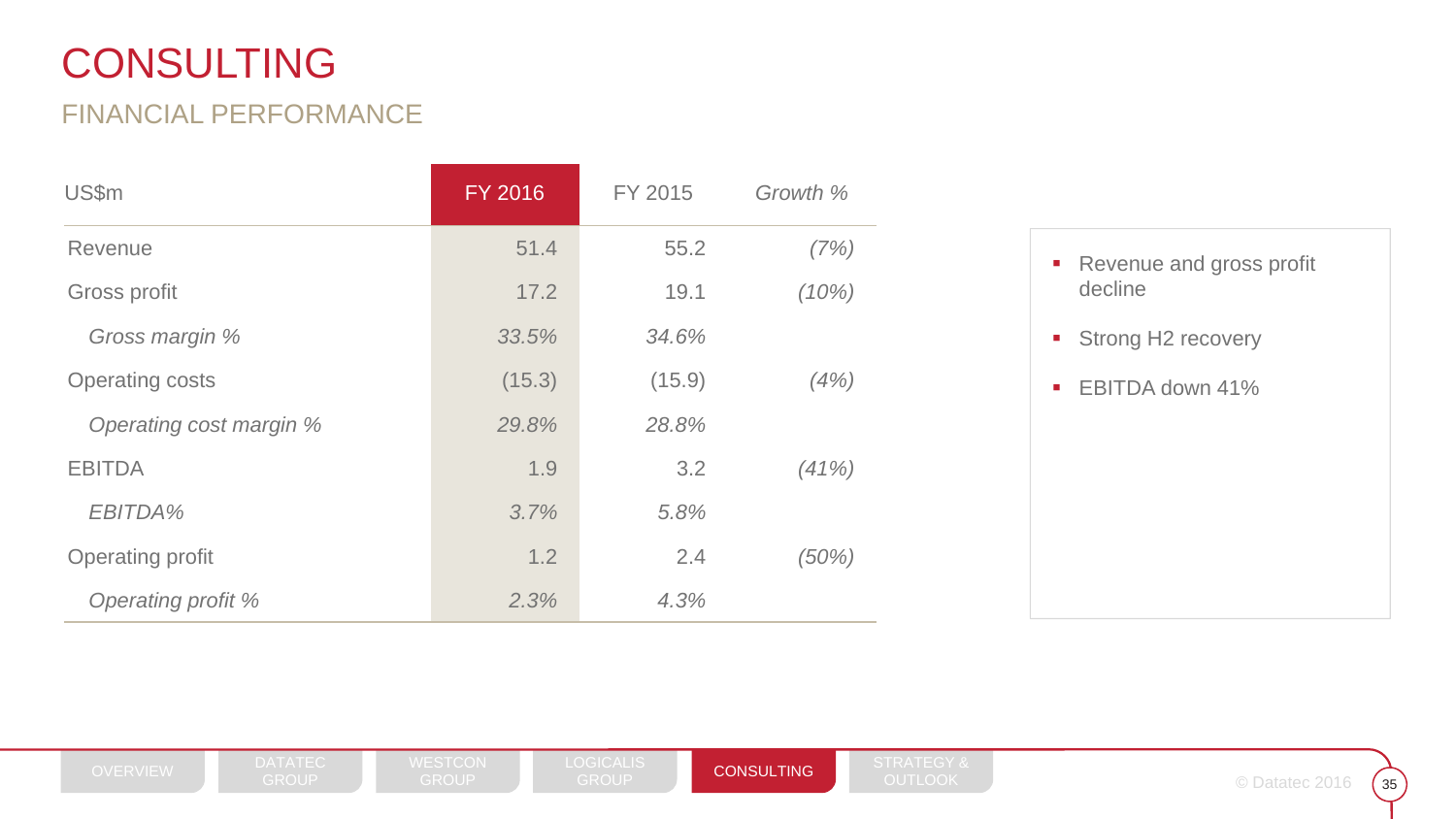

- Via Group has been transferred to become part of Logicalis' Microsoft practice
- $\mathcal{L}_{\mathcal{A}}$ Division now focused on pure advisory and research with Analysys Mason and Mason Advisory
- Reduced operating costs and better margin profile expected

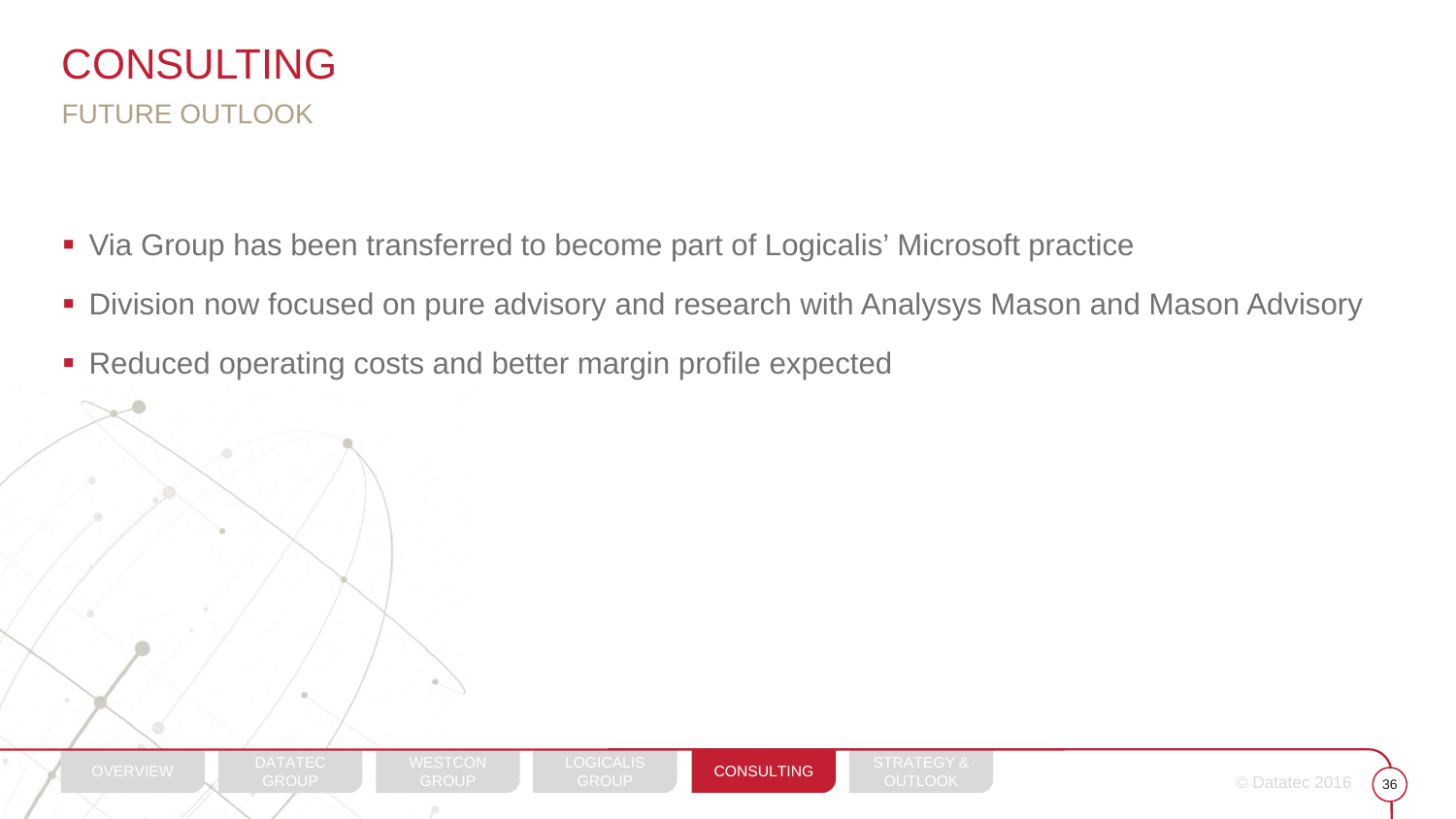Technology • Integration • Consulting



# STRATEGY & OUTLOOK



© Datatec 2016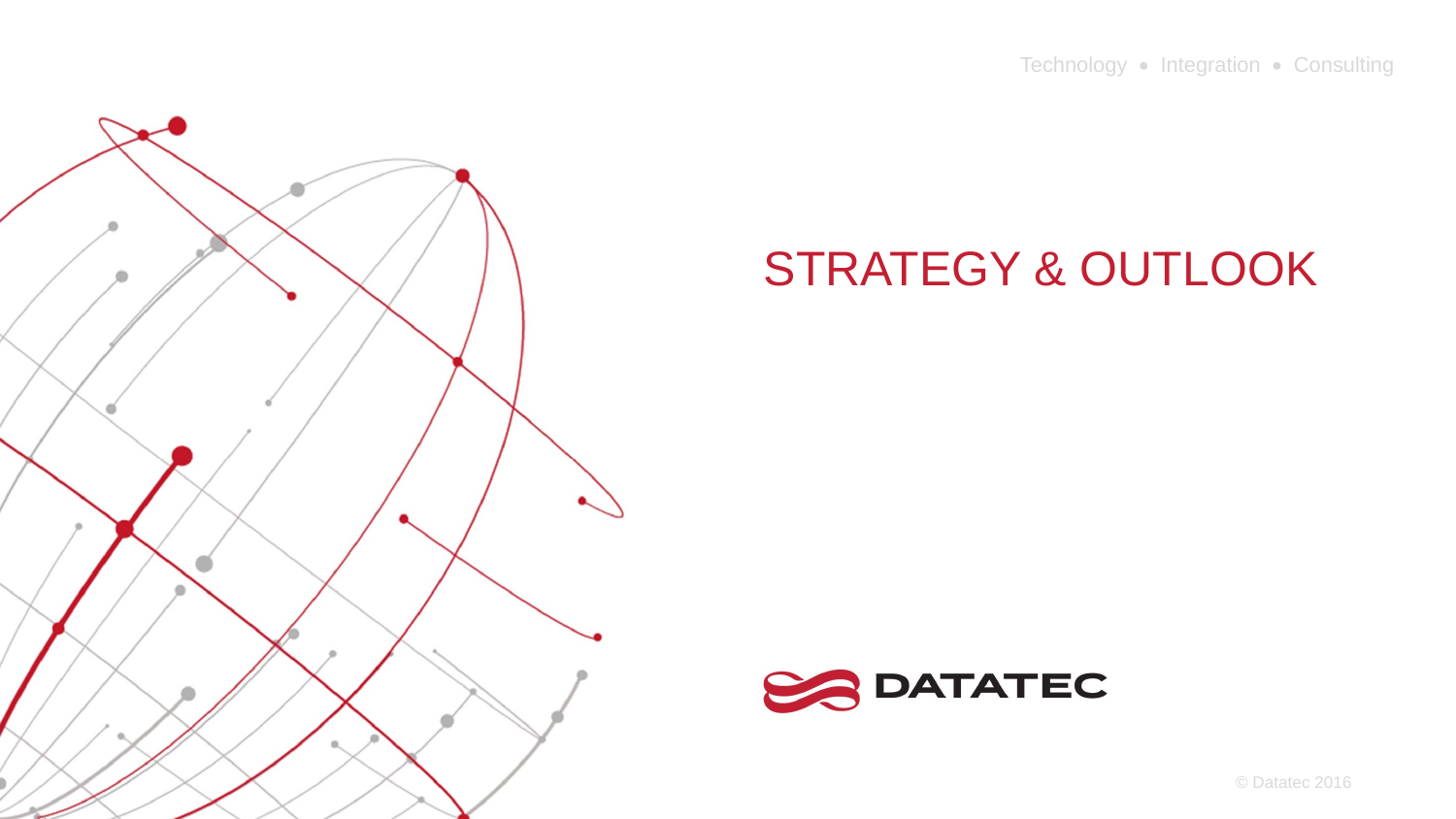### DATATEC GROUP**STRATEGY**

- **Addressing subscale markets and operations**
- Embracing new and disruptive cloud technologies
- Provide global coverage for fast growing security and networking vendors
- **Improve services mix and annuity contribution**

DATATEC



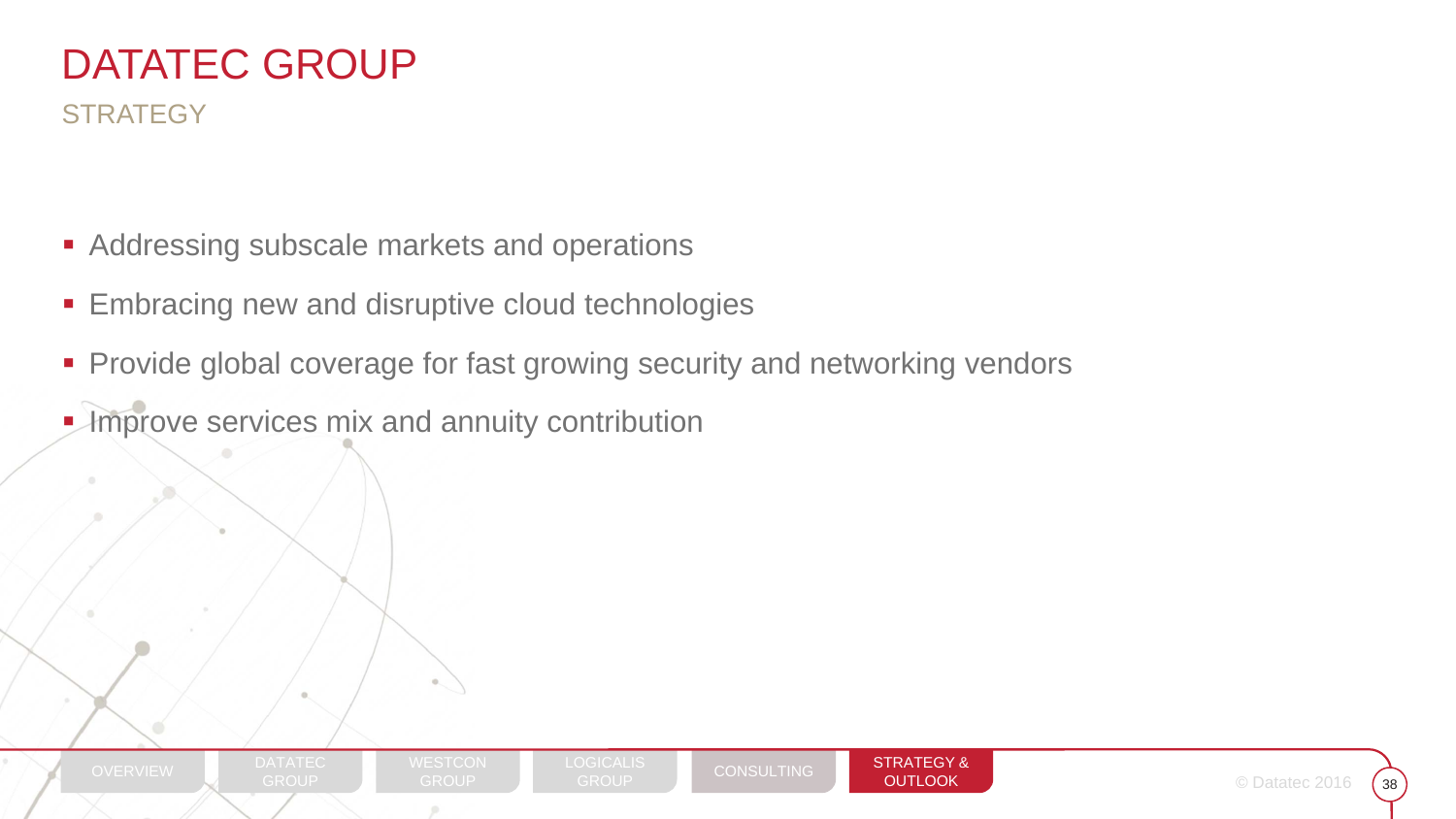### CURRENT TRADING AND PROSPECTS

- Negative events and restructuring costs incurred in FY16 should not repeat in FY17
- Expect margin expansion and operating leverage from actions taken in FY16
- $\blacksquare$ Anticipate slow recovery in emerging markets
- $\blacksquare$ Earnings should improve with operational gearing in FY17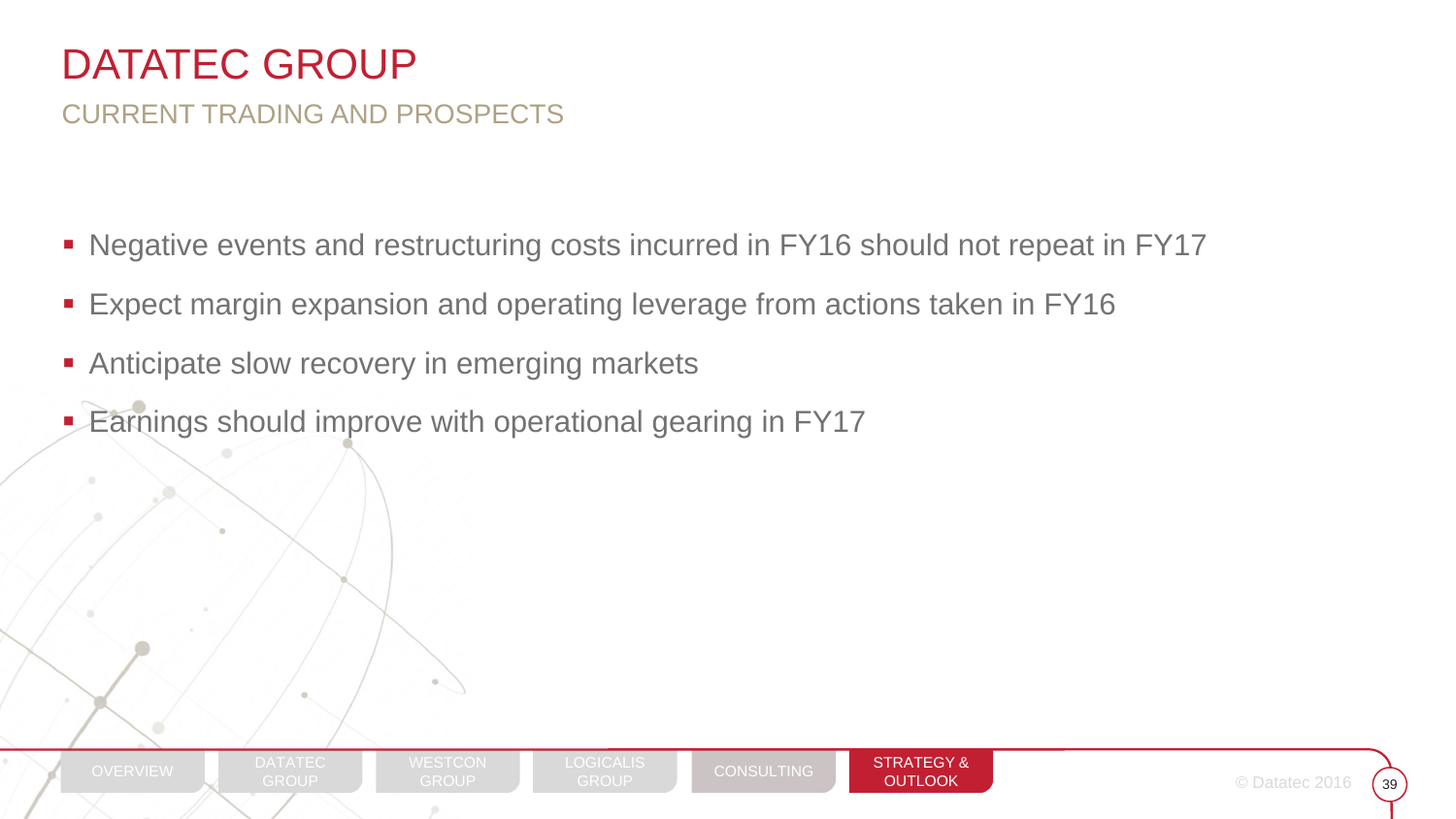Technology • Integration • Consulting



# QUESTIONS

![](_page_39_Picture_3.jpeg)

**Driving Technology**